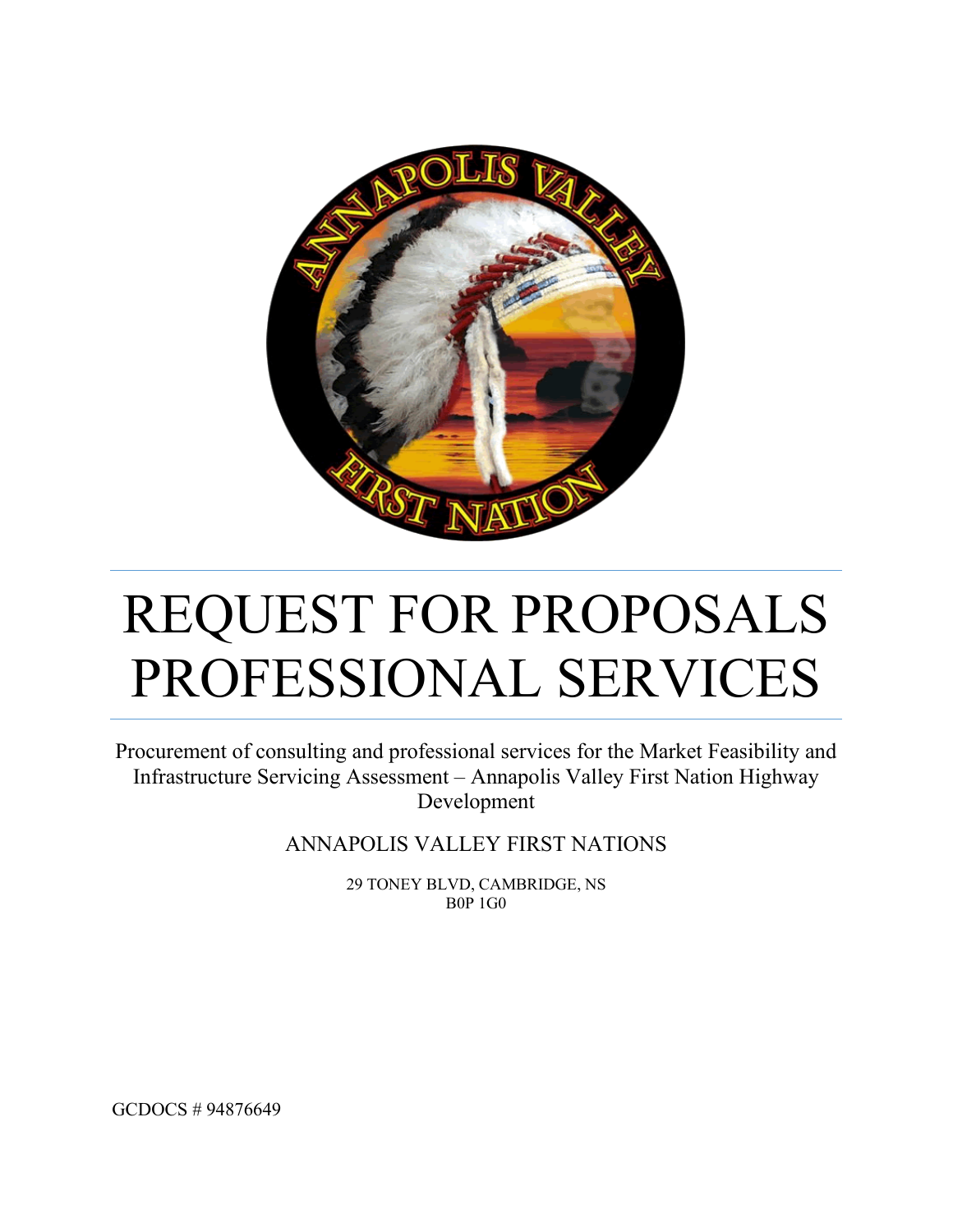### **1. Introduction**

Annapolis Valley First Nation (AVFN) is calling for proposals for professional services with the specialized experience and knowledge to prepare a Market Feasibility Study for the purpose of determining short, medium and long term economic opportunities and associated infrastructure requirements to support the development at the proposed Highway 101 Cambridge Interchange.



Highway 101 Cambridge Interchange concept:

# **2. Background**

Annapolis Valley First Nation is a small Mi'kmaw First Nation located approximately 88 km northwest of Halifax, Nova Scotia, just off of Highway 101, in a rural area with approximately 125 of its 312 members living on reserve. In addition to this location, St. Croix 34 reserve, located 46 km northwest of Halifax, Nova Scotia is also part of the First Nation. Annapolis Valley First Nation is governed by Chief and Council and currently has business interests in commercial fishing, gaming, retail and agriculture and has a medical center in the community.

The new highway overpass, intersection and roadway is being constructed as part of the Provincial commitment to support First Nation communities. The overpass will allow for truck traffic that services the Michelin Plant to have direct access from the Highway 101 to the Plant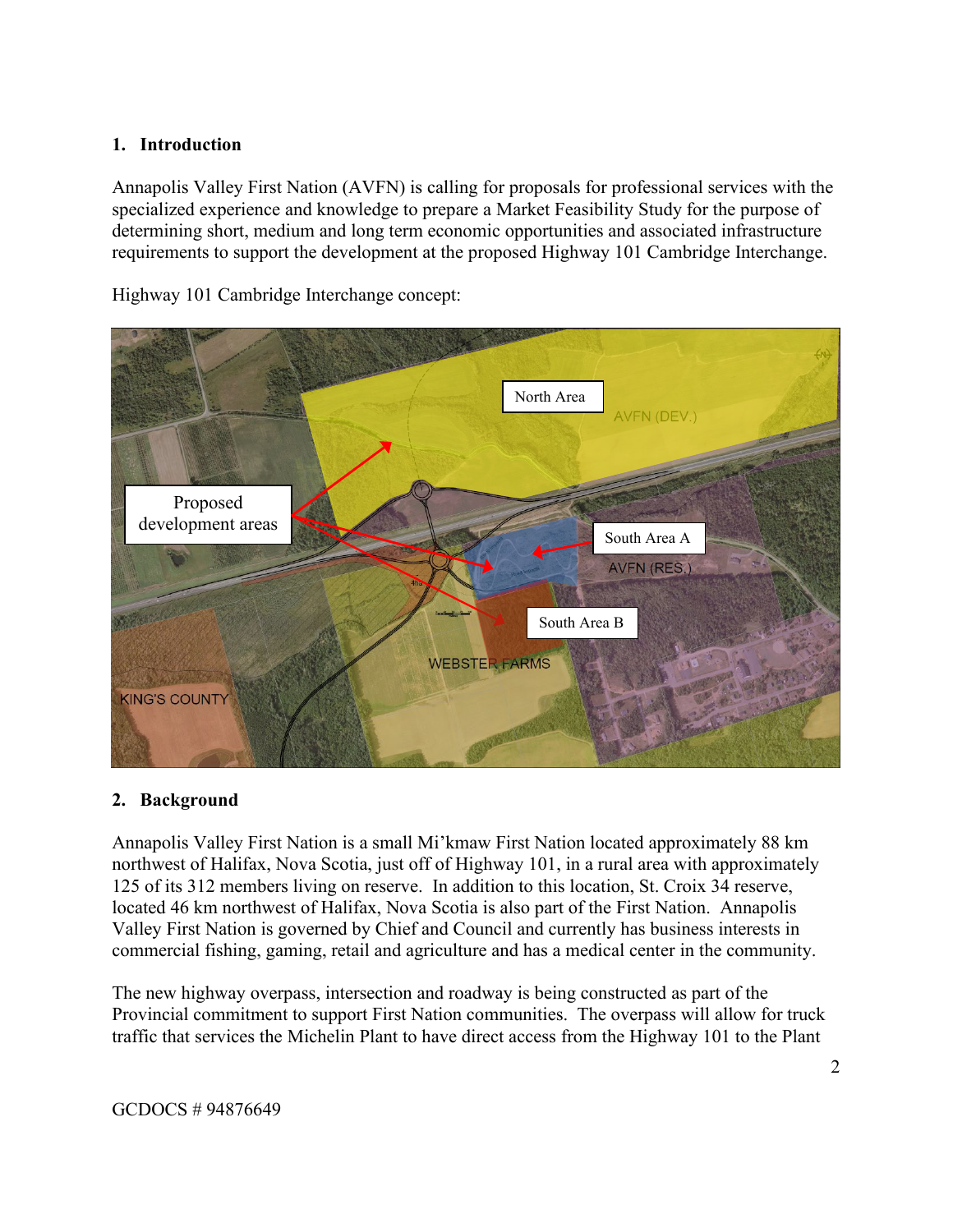which will reduce the current congestion and traffic on the secondary arteries. The intent is to construct the overpass, intersection, roadway and associated works within the next 5 years.

# **3. Scope of Work**

The following selection summarizes the Scope of Work to be considered by the Proponent in order to prepare their Proposal. The Work shall include but not be limited to the following topics described in this section. It is expected that the Proponents will demonstrate their experience and capacity to effectively complete the necessary work to successfully provide AVFN with a Market Feasibility Study and Infrastructure Assessment that will assist WFN in making informed decisions about the future development of the community. Section 5.6 provides additional information for the preparation of Proponent's proposals.

The Proponent will include the review the proposed gas bar as part of the overall work associated with this proposal. This will not include completing an economic analysis of the gas bar and will only focus on assessing the appropriateness of the proposed location of the gas bar to maximize customer traffic and support for future proposed economic growth.

The feasibility study must comply with all applicable industry best practices, ISC Programs requirements and Federal and Provincial Regulations. The consultant will be engaged to undertake the following tasks:

# **3.1 Economic Development Goals**

The Proponent will meet with AVFN officials to determine the communities vision, goals and objectives for future economic development. Based on the results of the work, the Proponent will present the systematic development of the proposed lands based on a short, medium and long-term time frames.

The initial intention is to develop the southern portion (South Area A) as part of the short term goals with medium and long-term development potential occurring on the South Area B (red area) and on the north side of the highway (yellow area). Initial discussions identified South Area B for potential commercial/retail. However, the overall development and use of the proposed lands will be heavily influenced by results of this work.

As part of the short goals, AVFN have started the process of initiating the development of a gas bar and convenience store along with an entertainment/community center. Additional land has been allocated for a future retail space on the south side of the highway interchange (See Appendix 1).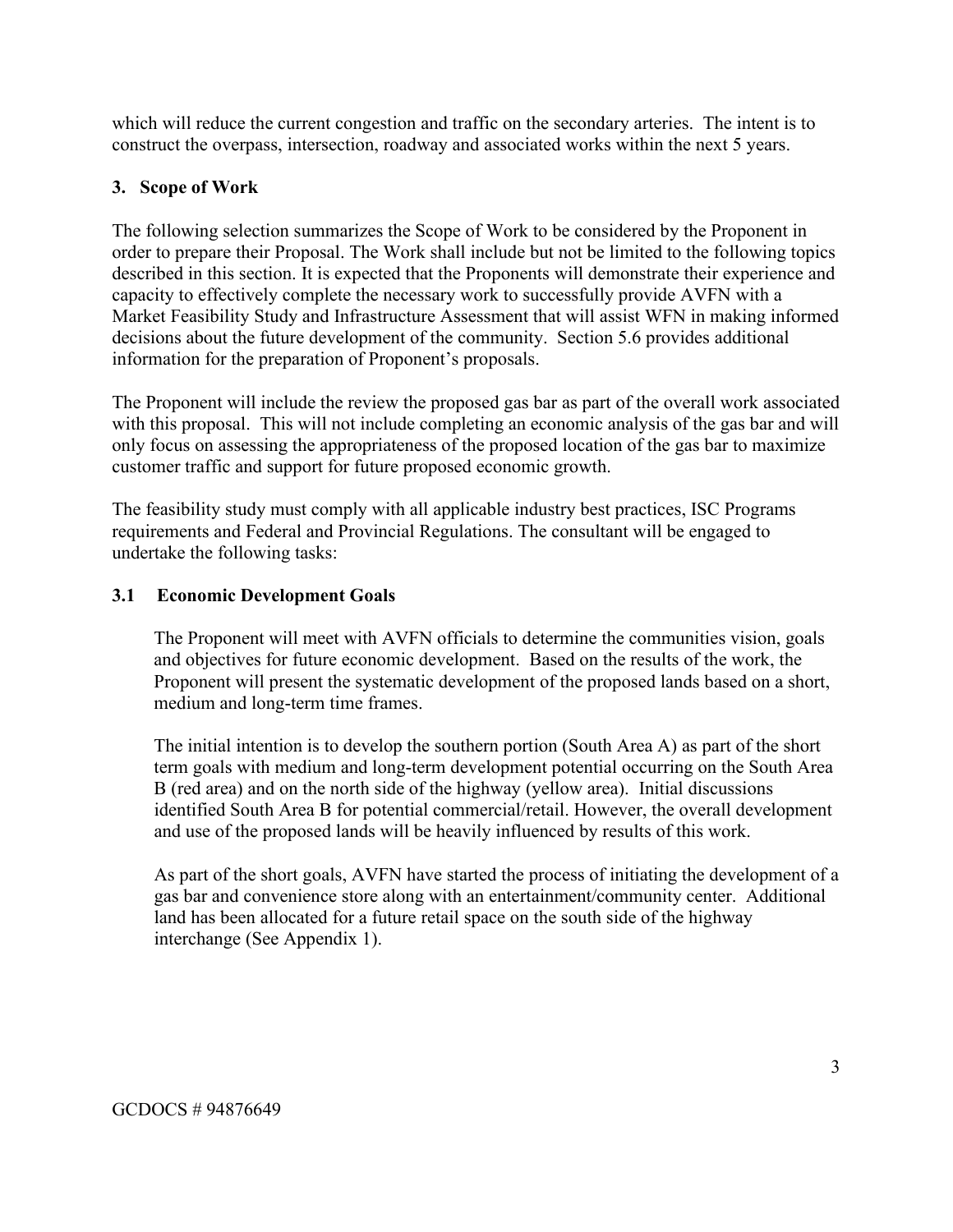#### **3.2 Market Feasibility Study**

Perform a market feasibility study to determine potential business opportunities that are congruent with the First Nation's strategic objectives. The Study will include a description of the industry, current market analysis, competition, anticipated future market potential, potential sources of revenue, and sales projections. **The study must quantitatively substantiate the basis for why businesses would locate to the proposed area.** For example, if a gas bar is proposed then there has to be an analysis of where current customers purchase fuel, why they would switch and would this negatively harm existing business. The proposed development is intended to **minimize adverse impact on competitors and to promote inclusive and sustainable economic growth and employment.**

The following tasks convey the minimum level of effort expected for this work and it is AVFN's expectation that Proponents will clearly articulate the necessary level of effort within the methodology of their proposals.

# **3.2.1 Market Analysis**

Complete a review of the existing economic drivers and trends that are influencing the economic environment of the Annapolis Valley as it pertains to supporting opportunities for AVFN. This would include examining the nature of employment and investments currently being experienced within the Annapolis Valley; documenting the recent growth in employment and investments by sector; and, whether they match the FN goals or not. The Proponent will also complete a thorough review of the development strategies and plans of neighboring jurisdictions (towns, municipalities) that may also influence potential development. This would also include identifying and quantifying current and future potential/actual stimuli or disruptions to the economy that may impact the AVFN goals.

The proponent will prepare a technical memo summarizing the results of the Market Analysis and present the results to AVFN for review.

#### **3.2.2 Socio-Economic and Demographic Context and Analysis**

Analyze the demographic and socio-economic trends within the Annapolis Valley and present the potential interactions, impacts or influences to the AVFN goals. This would include reviewing current population and demographic data to determine recent and future trends in population and household growth over the time lines associated with the short, medium and long-term goals. This would include an analysis of the current households including family type, tenure, age distribution, household income and household type.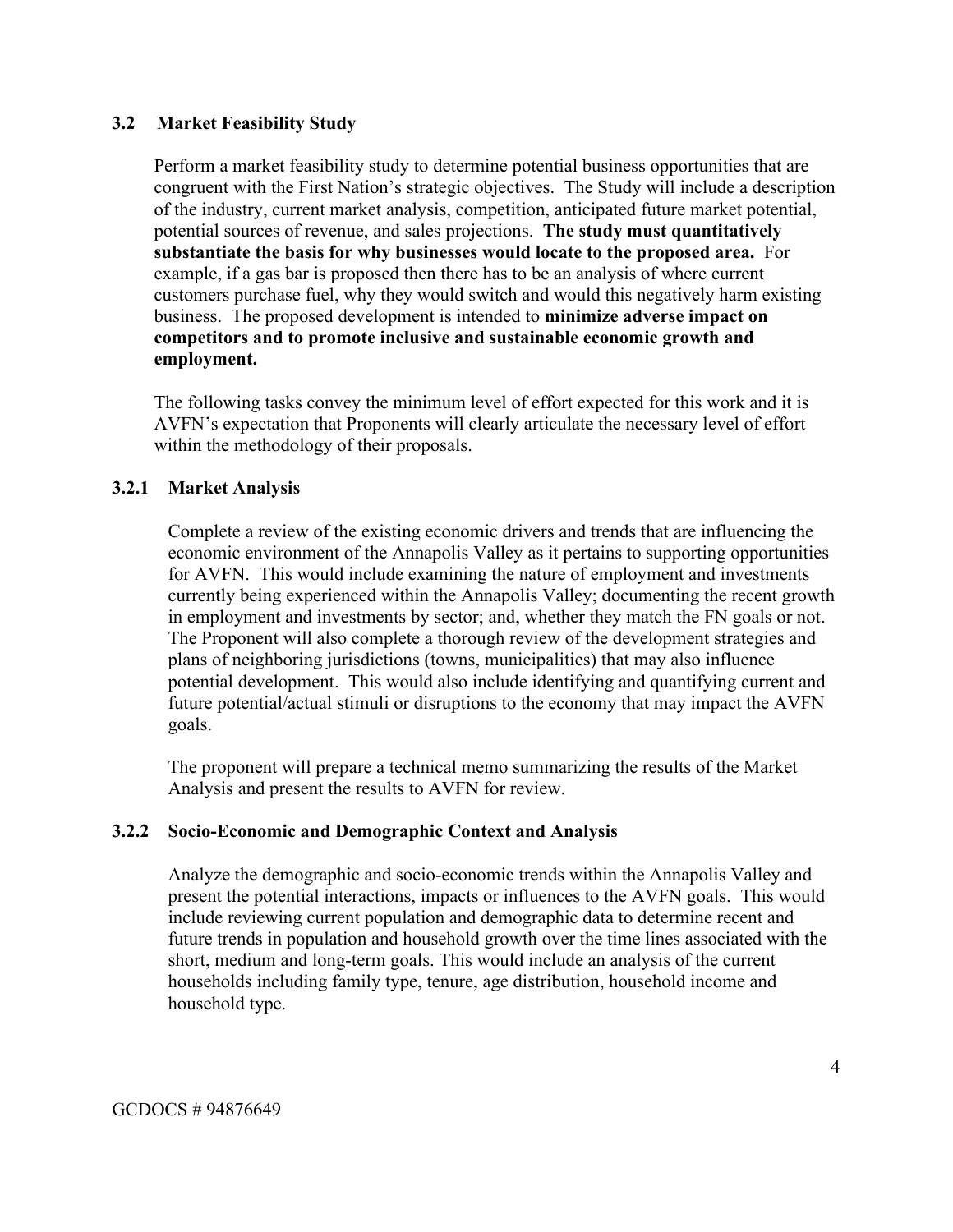The proponent will prepare a technical memo summarizing the results of the Market Analysis and present the results to AVFN for review.

# **3.2.3 Market Supply Analysis**

The analysis will clearly illustrate the current and emerging economic business trends within the Annapolis Valley as to support AVFN understanding of the viability of the goals in contrast to the current and emerging economic trends, especially in respect to trends that are similar in nature to the goals. The Market and Market Demand Analysis, will become the basis from which the consultant will prepare an opinion as to the feasibility of the goals.

The proponent will prepare a technical memo summarizing the results of the Market Analysis and present the results to AVFN for review.

# **3.2.4 Market Demand Analysis**

This work will build off the results of the Market Supply Analysis and clearly explain the demand for each of the goals based on the collection and analysis of quantitative data (surveys, existing studies, etc.) in order to present a realistic understanding of the demand for the goals. All relevant information, assumptions, rationale, approaches, data, and analysis used for the presentation will align with Industry best practices associated with market demand modeling and analysis. All information and data used for the market demand analysis will be appended to the report.

The proponent will prepare a technical memo summarizing the results of the Market Analysis and present the results to AVFN for review.

All relevant information, assumptions, rationale, approaches, data, and analysis used for the Market Feasibility Study will align with Industry best practices associated with market demand modeling and analysis. All information and data used for the Market Feasibility Study will be appended to the report. **It is critical that the appropriate substantiation is provided that supports the proposed economic opportunities at AVFN as opposed to other economic/service centers/hubs in the region.**

The proponent will present the results of the draft report of the Market Feasibility Study to AVFN. The report will clearly outline the economic opportunities and limitations for the proposed development. **Upon written authorization by AVFN, the proponent will begin the necessary work for the Infrastructure Service Needs.**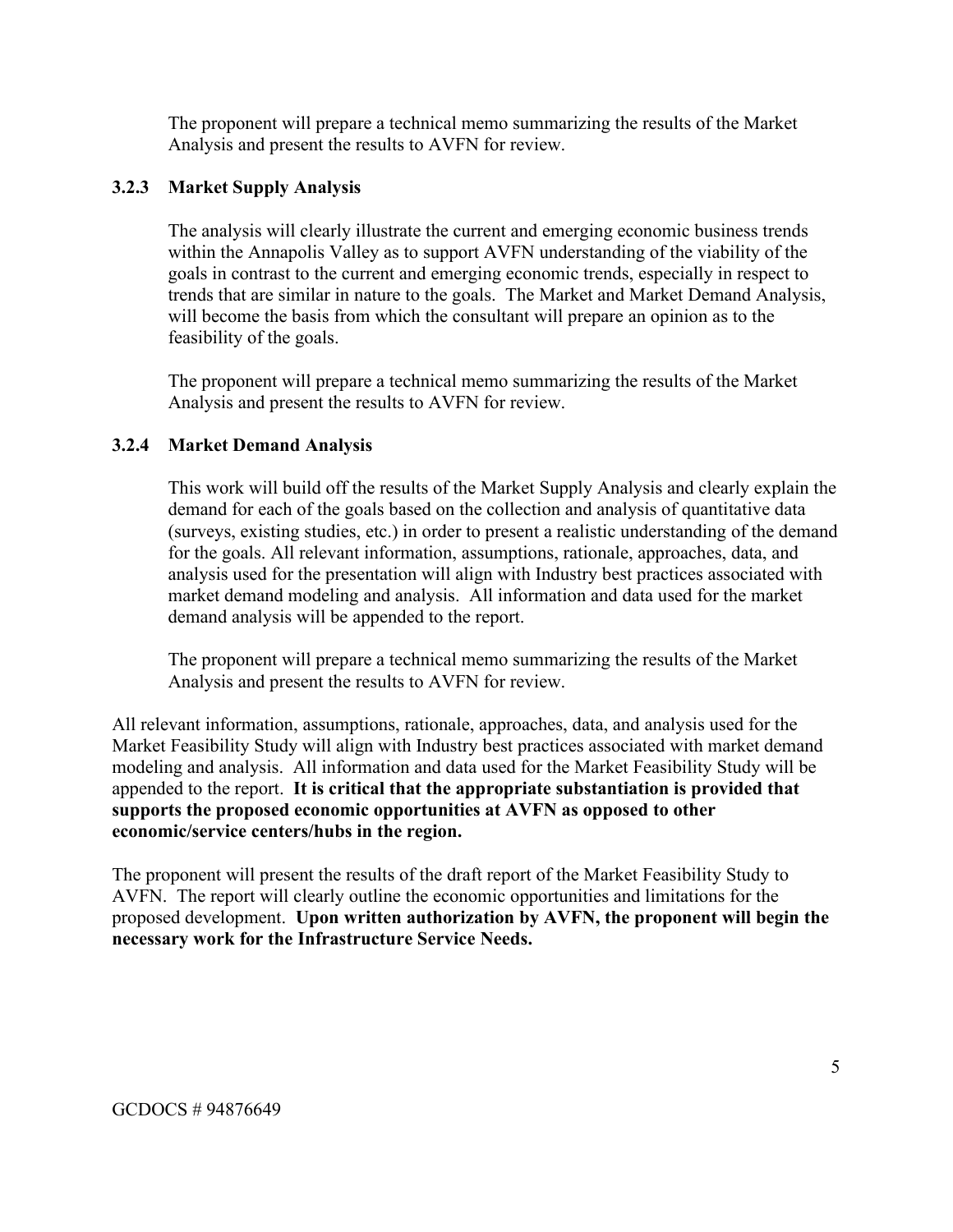#### **3.3 Infrastructure Service Assessment (Provisional)**

Should the Market feasibility Study supports sufficient development, Proponents will be required to complete Infrastructure Service Assessment.The Infrastructure Servicing Plan is intended to provide long-term servicing strategies by evaluating various servicing alternatives and determining the preferred alternative to support the potential growth for development area as identified through the Market Study. All support infrastructure will be based on industry best practices and align with Provincial/Federal regulations, guidelines, etc.

Special attention is required regarding the servicing requirements of the North area to determine if the North area will be serviced from the south or have new services (water, wastewater, storm water, etc.) developed on site.

When completing the Service Needs Assessment, any limitations related to the necessary infrastructure required to support the potential development will be identified along with the necessary mitigation/upgrades and costs implications.

Subject to the confidence of the short, medium and long-term development plan along with balancing the capital and operations costs, consideration of sacrificial infrastructure which be capable of supporting the short term development, however may be partially/completely decommissioned as a result of servicing the medium and long developments would be considered.

The Proponent will provide a conceptual cost estimate (Class "D") for each component of the Service Needs Assessment and present the costs based on the short-medium-long term goals in order to present the overall cost estimate for the proposed development. The detailed costing breakdown for the conceptual cost estimate will be appended to the report.

A critical analysis of the supporting infrastructure is required and the Proponent will complete a comprehensive review of the infrastructure required to the support the proposed development which would include, but not limited to, the following tasks:

# **3.3.1 Road Section**

The Proponent shall develop a conceptualized road network that is reflective of the Level of Service consistent with the nature of the potential development and to maximize available densities for development. Provide general recommendations with respect to road profiles and grading program for new major roads. Identify major intersection locations and consider roundabouts if appropriate.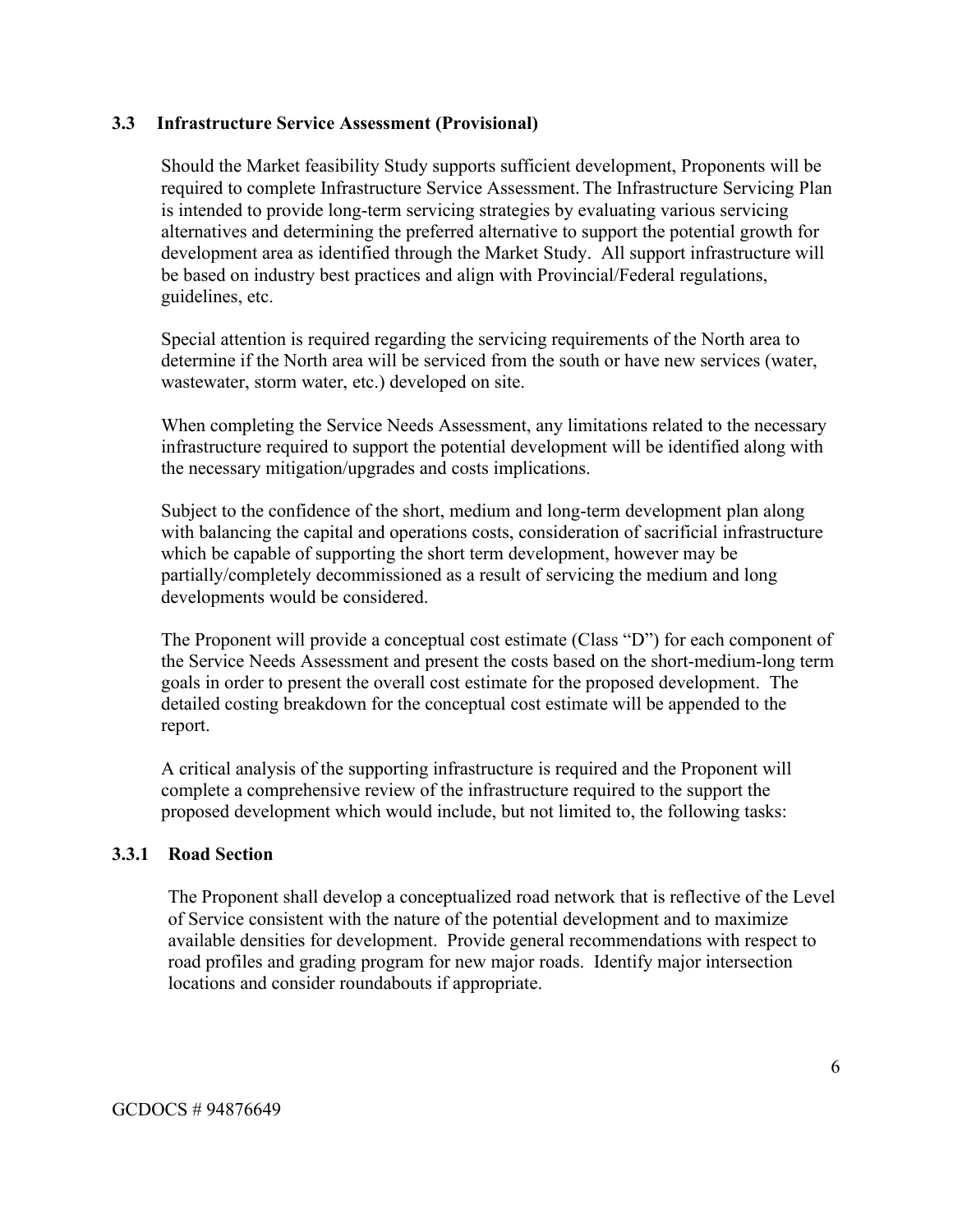#### **3.3.2 Water Servicing Assessment:**

The proponent will estimate the water demands, including fire flows, for the shortmedium-long term goals based on the consumption rates for the proposed developments identified in Section 3.2. The existing water system is design for the domestic use of the community only. **There will be no reduction in the system's capacity to service the future domestic need of the community as a result proposed economic development**. Any increase in water demand associated with servicing the economic development will have to address through the necessary capital upgrades to the existing system, or the development of a standalone system.

The Community's water supply is provide by two non-GUDI wells which supplies the community with high quality water requiring chlorination only. The water system was assessed in 2019. The assessment stated that "The wells appear to be capable of producing approximately  $1205 - 1723$  m<sup>3</sup>/d continuously; each well pump can only produce up to 327 m<sup>3</sup>/d, and the community only uses approximately 43 m<sup>3</sup>/d on average." The water system is comprised of 2 wells, chlorination, in ground reservoir and distribution pumps, The system only provides domestic flows and does not have the storage, distribution or pumping capacity for fire flows. The assessment report will be made available to the successful Proponent.

The proponent will evaluate the capacity existing centralized water system to service the proposed development based on estimate demands. They will also clearly identify the individual escalation of capital upgrades and operational implications required to meet the short-medium-long terms goals,

The Proponent will identify any limitations, potential upgrades, alternative water sources/treatment or any other activity required to ensure the appropriate water servicing is achieved for the proposed development.

The allocation of land to support the water servicing will be illustrated in the conceptual development plan.

The proponent will prepare a technical memo summarizing the results of the Water Servicing Assessment and present the results to AVFN for review.

#### **3.3.3 Wastewater Servicing Assessment:**

The proponent will estimate the wastewater demands for the short-medium-long term goals based on the production rates for the proposed developments identified in Section 2. There is no centralized wastewater collection system in the community and all buildings are serviced by on-site septic systems.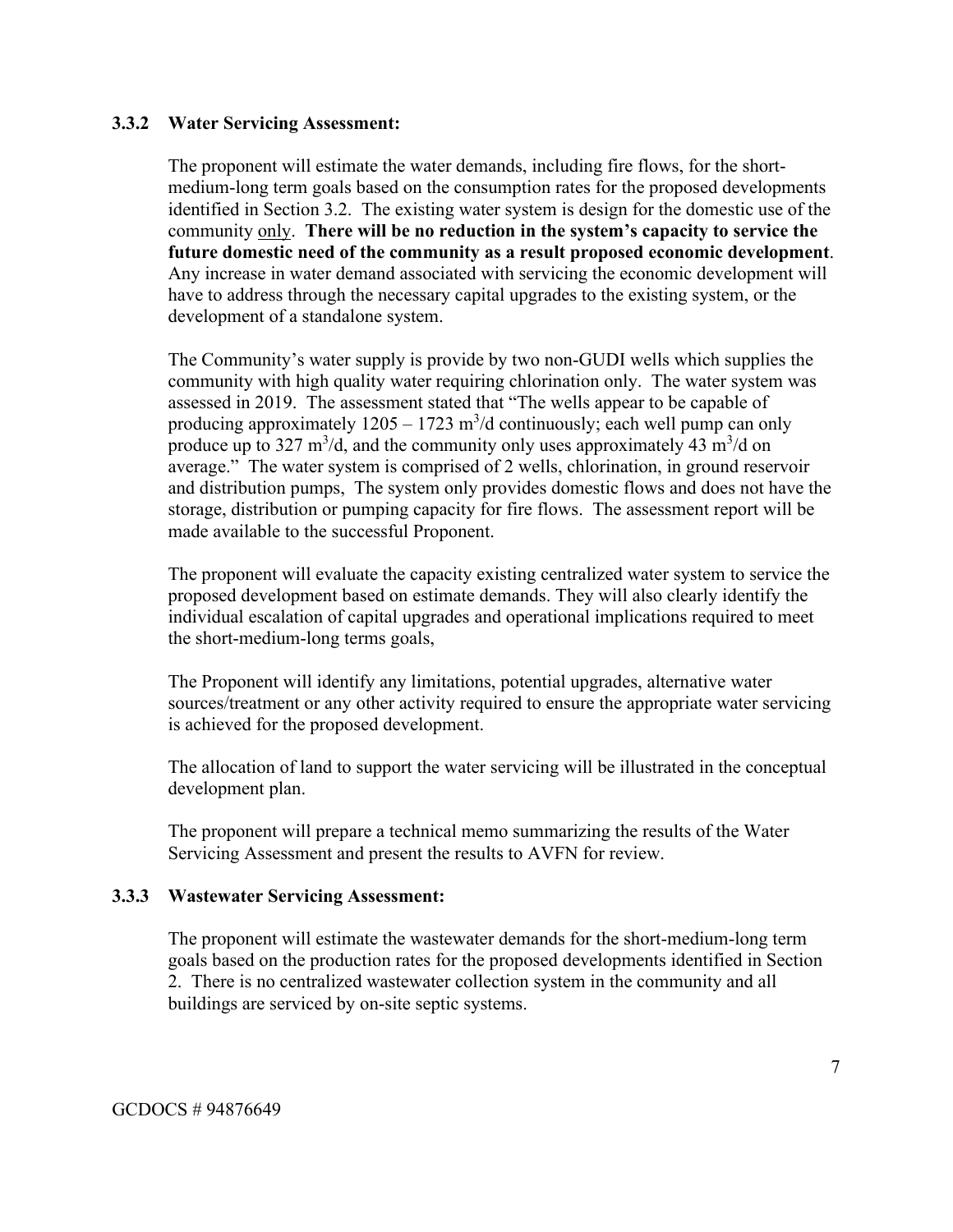The proponent will evaluate the ability for either on-site wastewater servicing or for the Municipality of Kings to provide wastewater services to meet the short-medium-long terms goals. The Proponent will clearly identify any limitations with the proposed wastewater servicing option. The Proponent will also identify options for the upgrading or expansion of the municipal system to meet wastewater treatment requirements.

The allocation of land to support the wastewater servicing will be illustrated in the conceptual development plan.

The proponent will prepare a technical memo summarizing the results of the Wastewater Servicing Assessment and present the results to AVFN for review.

#### **3.3.4 Storm water Assessment:**

Based on the conceptual development plan, the proponent will prepare a storm water management plan based on the 100-Year return period for major structures (detention ponds, etc.) based on the short-medium-long term goals for the proposed developments identified in Section 3.2. It is understood that the minor drainage structures will be designed to either a 5 or 10 year event at the time of detailed design.

The assessment will include potential onsite storage and treatment requirements, discharge considerations/limitations that may associated with a sensitive receivable body, etc. The storm water management plan will comply with industry and regulatory best practices such as discharge flows to mirror pre-development flows.

Any limitations to providing the necessary storm water management will be identified along with the necessary mitigation/upgrades and costs.

The allocation of land to support the storm water management plan will be illustrated in the conceptual development plan.

The proponent will prepare a technical memo summarizing the results of the Storm Water Assessment and present the results to AVFN for review.

#### **3.3.5 Power Supply Assessment**

The Proponent will describe the current power supply (number of phases) and consult with the provincial power company to verify that the power supply is sufficient for the proposed development. Servicing options for both the South and North areas will be identified. Any upgrades that are requires to service the proposed development will be identify along with associated costs.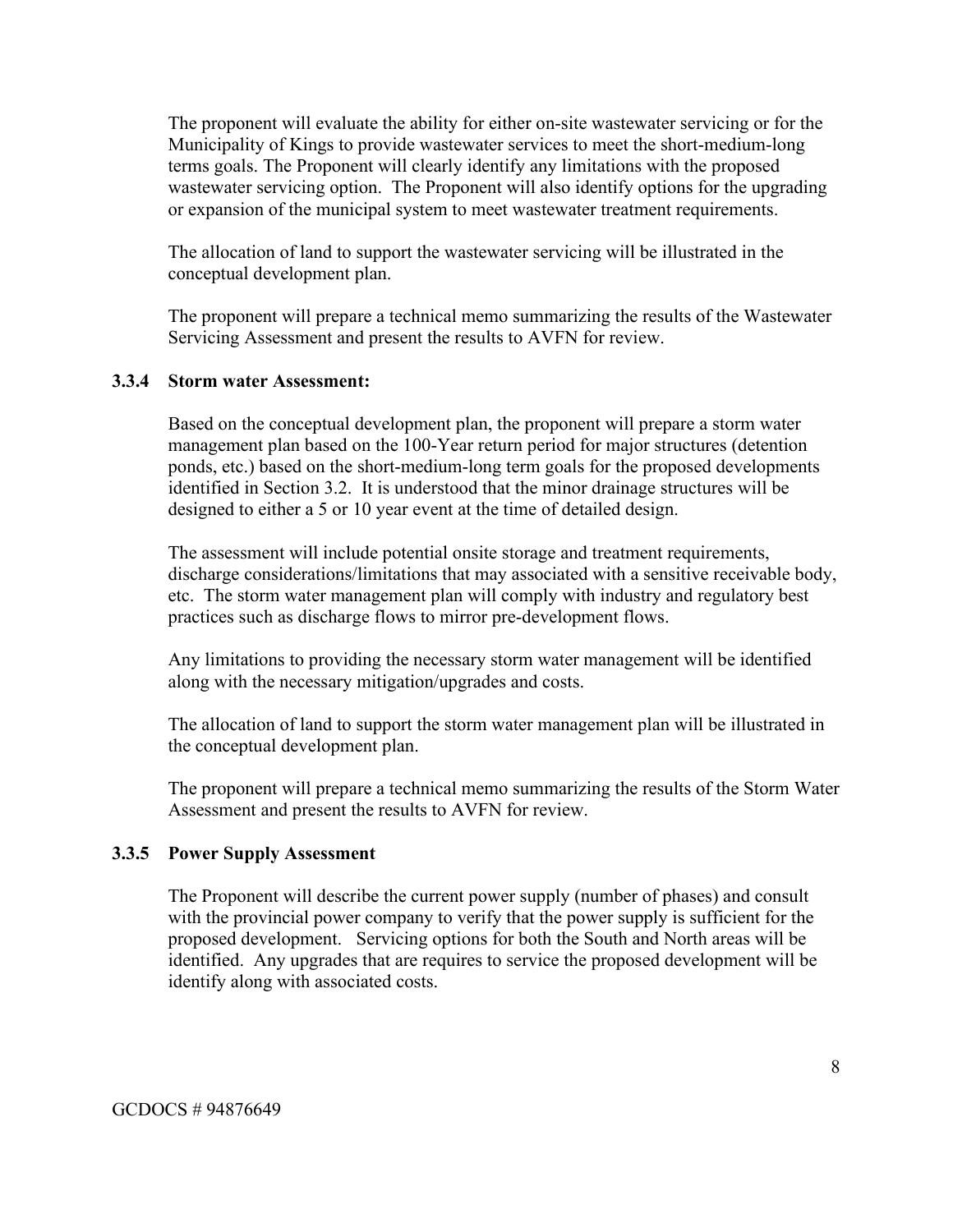All relevant information, assumptions, rationale, approaches, data, and analysis used for the Infrastructure Service Needs Assessment will align with Industry best practices. All information and data used for the Infrastructure Service Assessment will be appended to the report.

The proponent will present the results of the draft report of the Infrastructure Servicing Needs Assessment to AVFN. Once the draft report is approved by AVFN, the proponent will begin the necessary work for the Conceptual Site Development Plan.

# **Upon written authorization by AVFN, the proponent will begin the necessary work for the Conceptual Site Development Plan.**

### **3.4 Conceptual Site Development Plan (Provisional)**

Should the Infrastructure Service Assessment supports sufficient development, Proponent will be required to complete Conceptual Site Development Plan. Based on the projected economic opportunities identified in the Market Feasibility Study, a conceptual layout of the potential growth on both the north and south side of the highway overpass will be developed. The conceptual plan will delineate the development's short, medium and long term goals.

Once AVFN has approved the Market Feasibility Study and Infrastructure Service Assessment Reports, the Proponent will develop the Conceptual Site development Plan. The plan will:

- a. Show the phased development of the area based on the short-medium-long term goals.
- b. Illustrate the allocation and location of the potential land use categories (i.e. Office, Industrial, Retail, Hotels, Mixed use, etc.) as determine by the Market Analysis;
- c. Roadways and access points;
- d. Infrastructure servicing options and potential locations for large infrastructure projects (i.e. water, wastewater, stormwater, etc.); and
- e. All necessary aspects necessary to provide a reasonable representation of the development of the area.

The proponent will submit a draft conceptual plan to AVFN for review. Upon AVFN acceptance of the draft conceptual plan, the Proponent will present the draft conceptual plan at the community open house.

#### **3.5 Annapolis Valley First Nation Open House (Provisional)**

Once AVFN has accepted the draft concept plan, the Proponent shall hold an open house on a date, time and place to be confirmed by AVFN. The Proponent is to assume there will be no rental charge for the facility.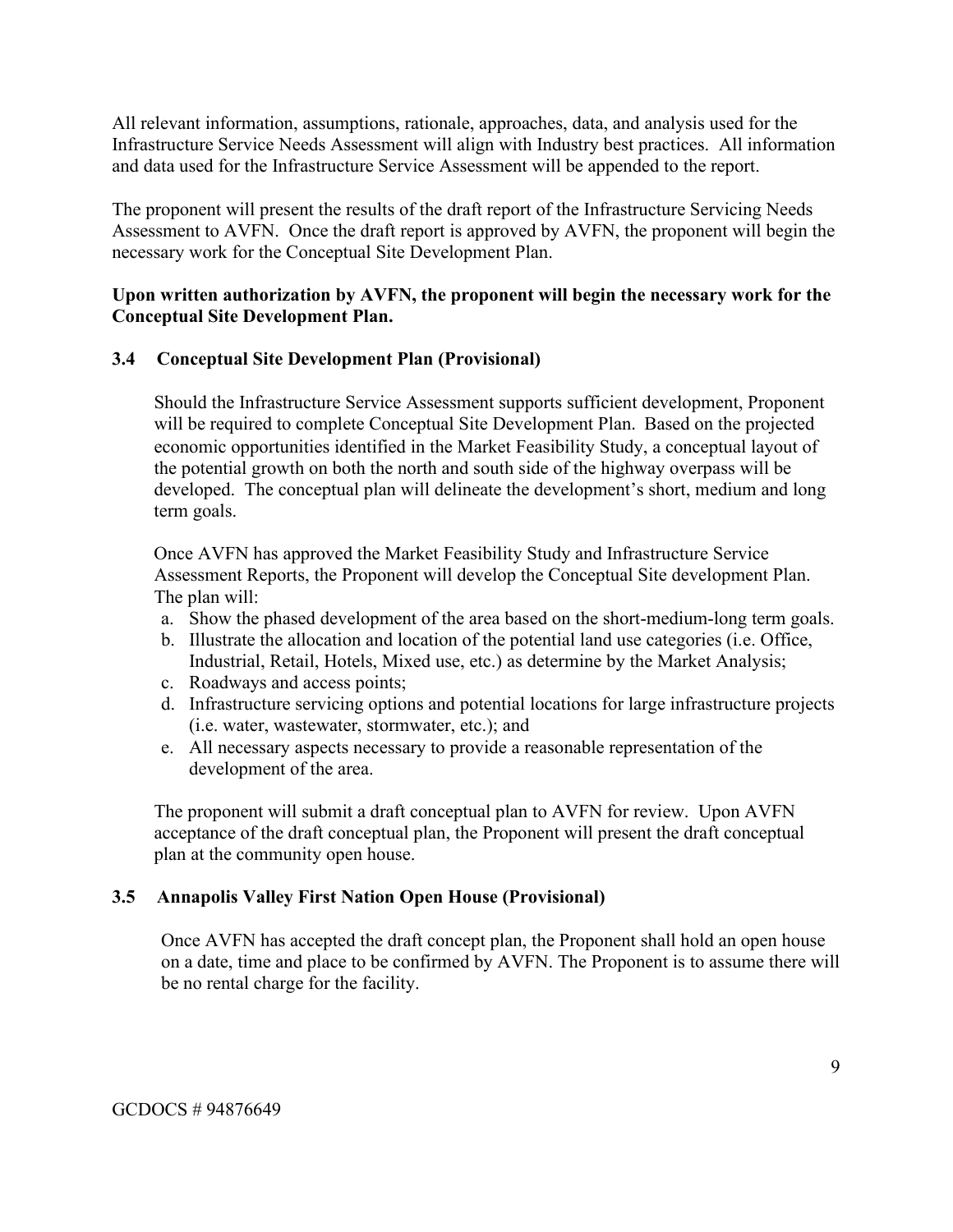The Proponent shall prepare display boards including the all information to support the conceptual plan. The Proponent shall be in attendance to answer questions as the members review the display boards. AVFN shall review and approve all display boards and all other materials to be prepared by the Proponent prior to the open house. The Proponent shall also provide all those attending the open house an opportunity to submit written comments prior to leaving the open house or by email.

The Proponent shall summarize the comments provided by the AVFN members during discussions with the Proponent during the open house and from the written comments gathered at the conclusion of the open house and submitted by email. The summary shall be provided in a memorandum to AVFN, with suggested recommendations or amendments to the conceptual plan. AVFN will provide the Proponent with direction in terms of any revisions or modifications to be made to the draft conceptual plan. In order to finalize the plan

#### **3.6 Market Feasibility Report - Final**

To help AVFN understand as accurately as possible the potential development opportunities of this property factoring in the current and emerging economic trends, the Market Supply analysis, Market Demand Analysis and Infrastructure Servicing Assessment will become the basis from which the Proponent will prepare an opinion as to the feasibility of introducing the economic opportunities under the short-medium-longterm goals.

The proponent will develop a quantitative matrix to assist with the evaluation and substantiation of potential economic opportunities. The matrix would include, but not limited to, the following determinants / factors, with explanations of the weighting for each factor and using a scoring system to be mutually determined for ease of reporting and understanding:

- i. Capital cost ranges;
- ii. Operating cost ranges;
- iii. Infrastructure;
- iv. Labor market considerations;
- v. Business risk analysis;
- vi. Growth potential; and
- vii. Etc.

The Proponent will present the draft Report to AVFN and once the Proponent has received the comments from AVFN, a meeting will be held with AVFN and the Proponent at Annapolis Valley First Nations to review and discuss all comments.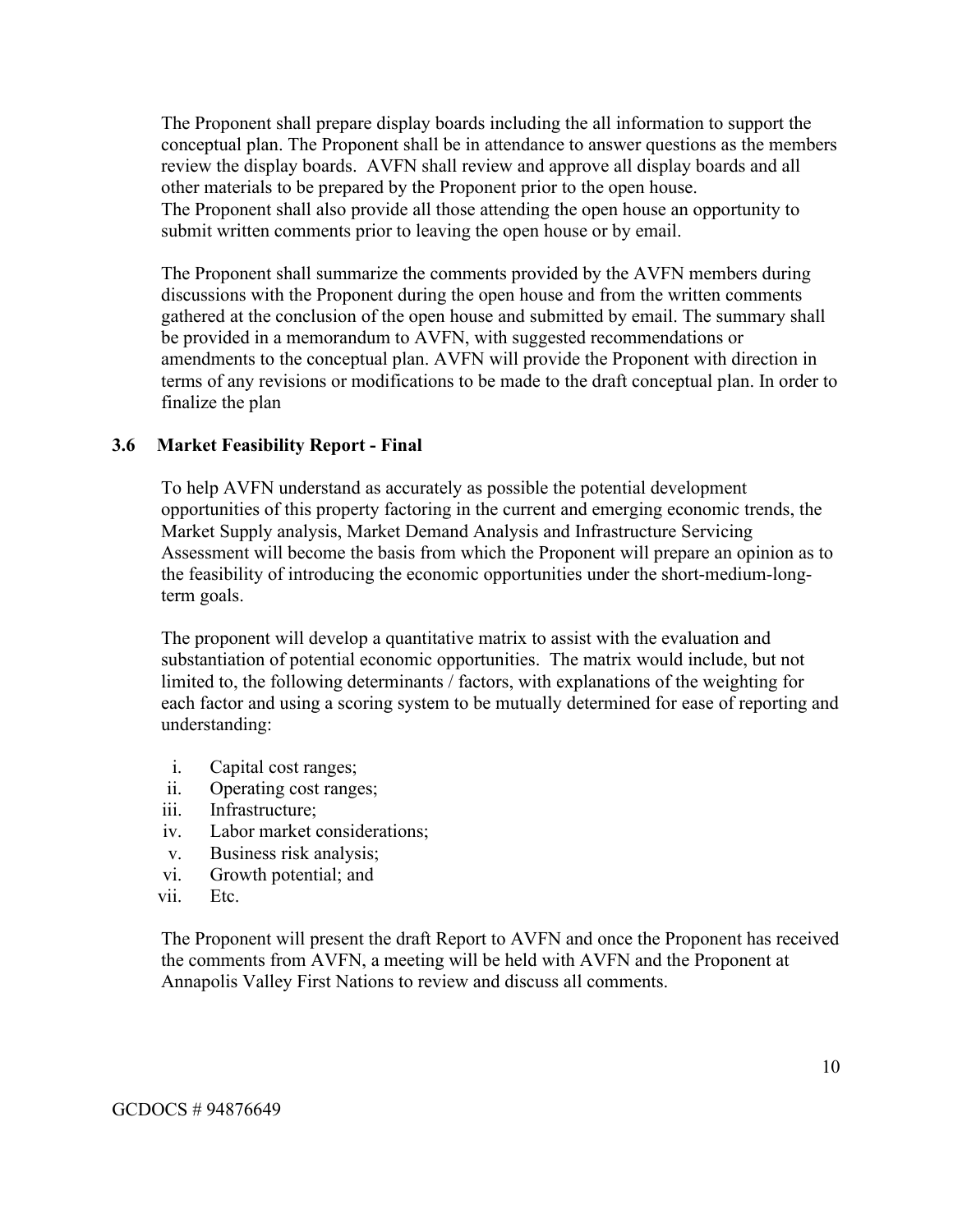All relevant information, assumptions, rationale, approaches, data, and analysis used for the Market Feasibility Report will be appended to the report.

The Proponent will then complete the preparation of the Feasibility Report based on the comments received from AVFN.

Four (4) bound paper copies and one (1) digital copy (in PDF format) of the Final Feasibility Report are to be submitted to AVFN and one (1) bound paper copy and one (1) digital copy are to be submitted to ISC.

# **4. Project Schedule and Milestones**

The Proponent shall prepare a project schedule. The project schedule shall be in Excel format, task based and the tasks are to be identical to the tasks provided in the Proponent's work plan methodology and the fee breakdown included in the Proponent's Price Proposal envelope.

Project milestones which are to be identified in the project schedule shall include but not be limited to the following:

| <b>Project Milestone</b>                                  | Date               |
|-----------------------------------------------------------|--------------------|
| <b>RFP</b> distribution                                   | April 25, 2022     |
| RFP close                                                 | May 6, 2022        |
| Completed technical evaluation of the proposals           | May 13, 2022       |
| Council approval of the recommended Proponent             | May 17, 2022       |
| Award of contract by AVFN to selected Proponent           | May 20, 2022       |
| Start-Up meeting with AVFN                                | May 23, 2022       |
| Market Analysis report review                             | June 17, 2022      |
| Socio-Economic and Demographic report review              | July 1, 2022       |
| Market Supply report review                               | July 15, 2022      |
| Market Demand report review                               | July 29, 2022      |
| Service Needs Assessment report review                    | August 15, 2022    |
| Conceptual Site Development Plan                          | August 22, 2022    |
| Annapolis Valley First Nation Open House (to be verified) | September 1, 2022  |
| Market Feasibility Report – Final Report                  | September 12, 2022 |

Should the Proponent consider these project milestones to be unachievable, the Proponent shall submit a project schedule that the Proponent deems to provide an acceptable timeframe for the Proponent with an explanation as to why the additional time is required.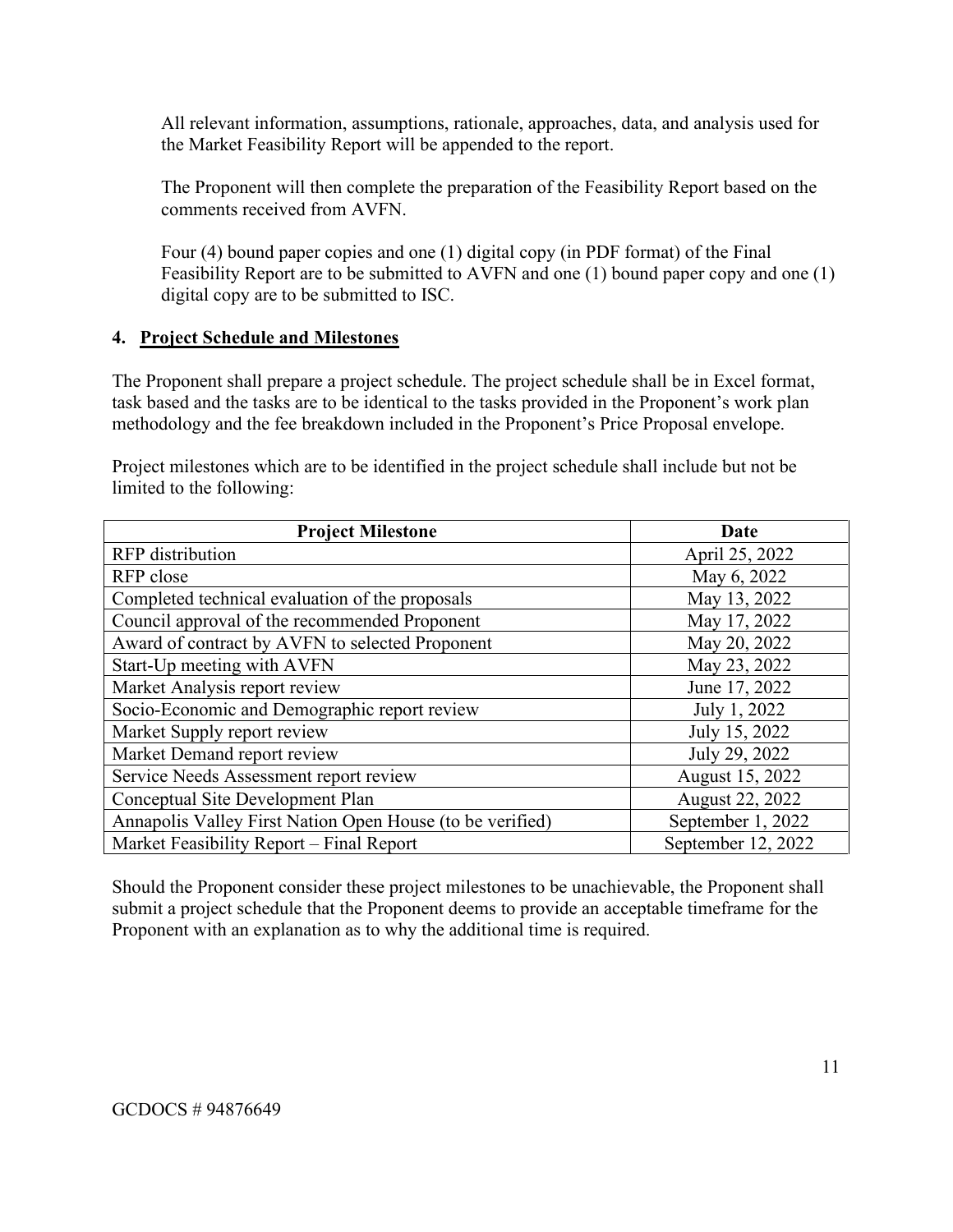#### **5. Instructions to Proponents**

#### **5.1 Proposal Submission Location**

Proposals shall be sent by email:

jmccaul@avfn.ca

and mailed to:

Annapolis Valley First Nation 29 TONEY BLVD, CAMBRIDGE NS B0P 1G0

#### **5.2 Proposal Submission Date and Time**

**May 6, 2022 at 4:00 PM** 

#### **5.3 Annapolis Valley First Nation**

Annapolis Valley First Nation: John McCaul, Economic Development Officer Telephone: (902) 538-7149 Fax: (902) 538-7734

#### **5.4 Enquires by Proponents During the Proposal Period**

Direct all enquires during the proposal period to the AVFN Project Manager by email to:

John McCaul Email: jmccaul@avfn.ca

Annapolis Valley First Nation shall not be responsible for Proponents adjusting their proposals based on oral instructions by any member of Annapolis Valley First Nations. RFP documents will only be modified by issuance of an addendum by Annapolis Valley First Nations.

#### **5.5 Proposal Submission Process**

The Proponent's proposal may be submitted by email to jmccaul@avfn.ca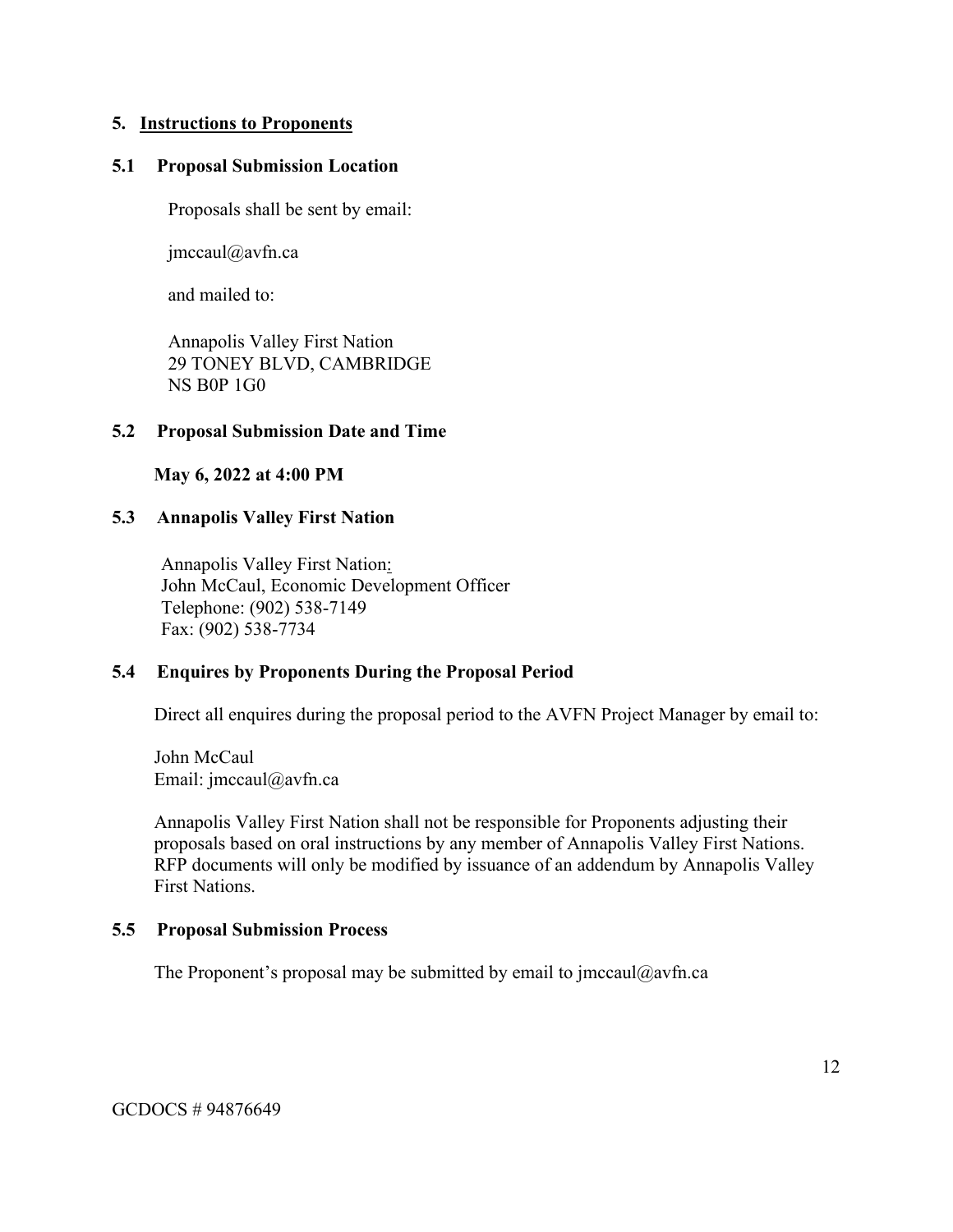The Proponent may submit an electronic copy of their technical and financial proposals by e-mail. **No reference to any prices shall be included in the technical proposal**. The technical and financial proposals will be submitted as separate pdf documents.

# **The financial proposal must be password protected and the Proponent will not include the password with their electric submission. Inclusion of the password with the electronic submission may render the Proponent's submission as non-responsive. The Proponent will only provide the password upon request by AVFN Project Manager or designate.**

The price proposal shall be submitted in an Excel format and shall clearly show the total fee proposed by the Proponent based on a work break-down schedule that shows each task and deliverable as well as the total fee for the project. The fee breakdown shall be presented by task and include applicable hours, team member charge out rates, disbursements and sub-consultant fees **(there will be no mark-up for sub-consultant fees)** for each task. The tasks listed in the fee breakdown shall be identical to the tasks shown in the work plan and methodology and the project schedule. The price proposal shall also include the work programs and fee proposals of all of the Proponent's sub-consultants but not Annapolis Valley First Nation's other consultants.

# **5.6 Technical Proposal Format**

The Proponent is directed to carefully consider Scope of Work of this RFP when preparing the technical section of its proposal. The proposal is to include but not limited to the following:

- A summary paragraph for each project team member and sub-consultant describing their role, relevant skills, qualifications and experience. Resumes for each team member shall be included in the Appendix elaborating on appropriate education, certification and work experience;
- A detailed description of the two most relevant projects the project team has completed. Include project team members and sub-consultants involved, their scope, duration and client references. Projects must be directly relevant;
- A narrative clearly demonstrating the Proponent understands the objectives, issues and constraints;
- A work plan methodology, by task, that describes in clear, concise, logical and efficient detail each task required to complete the assignment;
- A narrative that describes challenges or opportunities that the Proponent anticipates will impact the success of this project. Describe how the team will approach each challenge to deliver a successful outcome. Describe the opportunity and benefit to the project or to the Annapolis Valley First Nation community.
- A project schedule which provides a detailed project timeline and including all project milestone dates. Format the schedule so that the tasks in the schedule match the tasks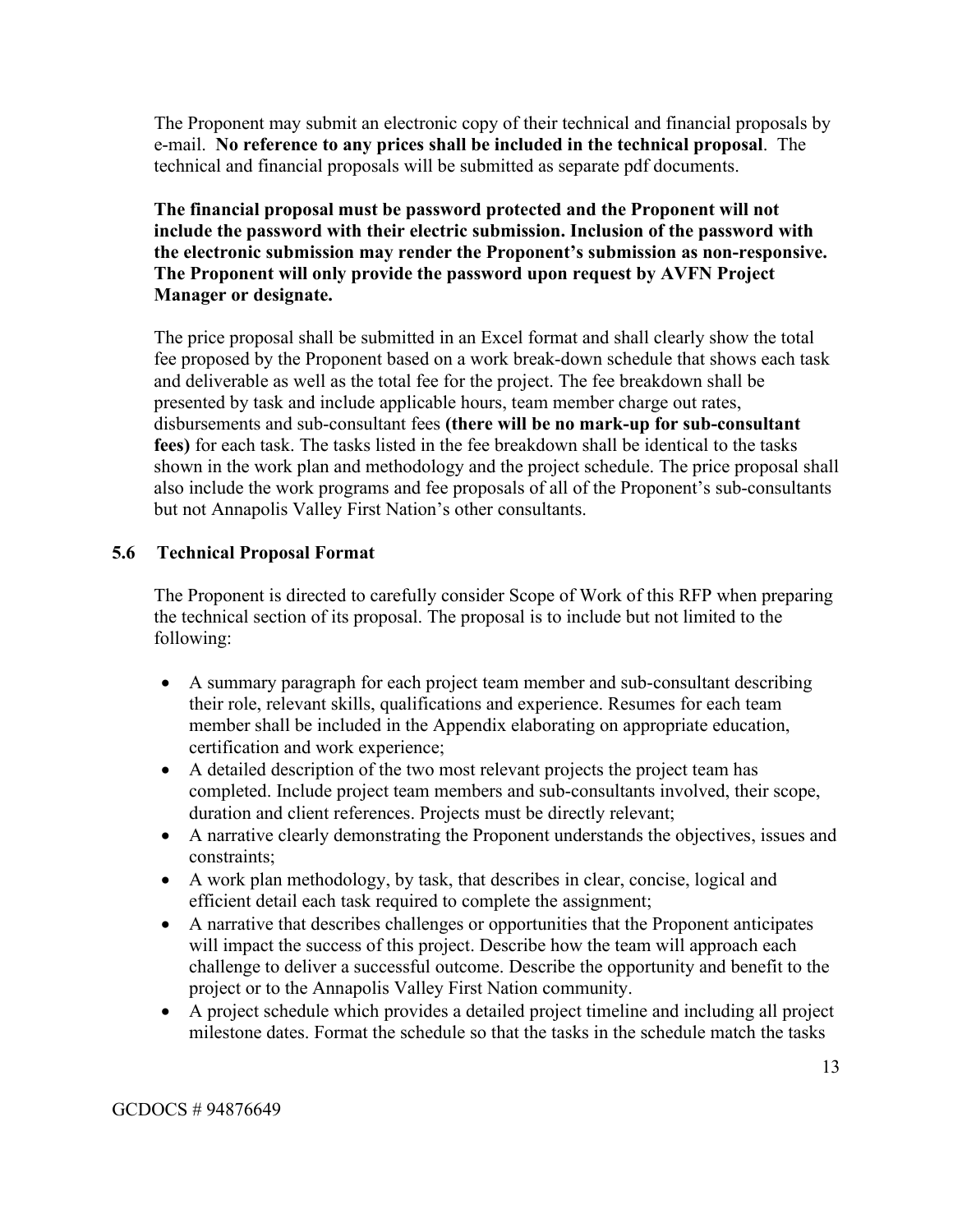in the work plan methodology and the tasks in the fee breakdown Excel spreadsheet included in the price proposal envelope.

### **5.7 Proposal Evaluation Process**

After the Proposal Submission Date and Time, Annapolis Valley First Nation will open the technical envelopes and distribute the technical proposals to each Annapolis Valley First Nation evaluator including the Annapolis Valley First Nation PM. Each Annapolis Valley First Nation evaluator shall use the following evaluation criteria to assess each technical proposal.

Each section of the technical proposal shall be reviewed and awarded a percentage of the maximum possible score according to the following evaluation scale table. Note that each technical proposal is evaluated separately and it is possible for more than one proposal to be awarded the same Percent of Total Points Possible.

| <b>Evaluation Scale Table</b> |                |                                                         |
|-------------------------------|----------------|---------------------------------------------------------|
| Percent of                    | Quality        | <b>Description</b>                                      |
| <b>Total Points</b>           | <b>Summary</b> |                                                         |
| <b>Possible</b>               |                |                                                         |
| 100                           | Excellent      | Surpass "FIRST NATION" expectations                     |
| 85                            | Good           | Sound response that fully meets "FIRST NATION"          |
|                               |                | expectations                                            |
| 75                            | Acceptable     | Acceptable response that meets basic requirements and   |
|                               |                | poses acceptable risk                                   |
| 50                            | Weak           | Unacceptable response that does not meet the basic      |
|                               |                | requirements and poses considerable risk                |
| 25                            | Seriously      | Deficient response in many areas and poses unacceptable |
|                               | Deficient      | risk                                                    |
| 0                             | Unacceptable   | Response is completely unacceptable or missing          |

Based on the preceding Evaluation Scale Table, the Weighting Criteria for each Section of the Technical Proposal is described as follows: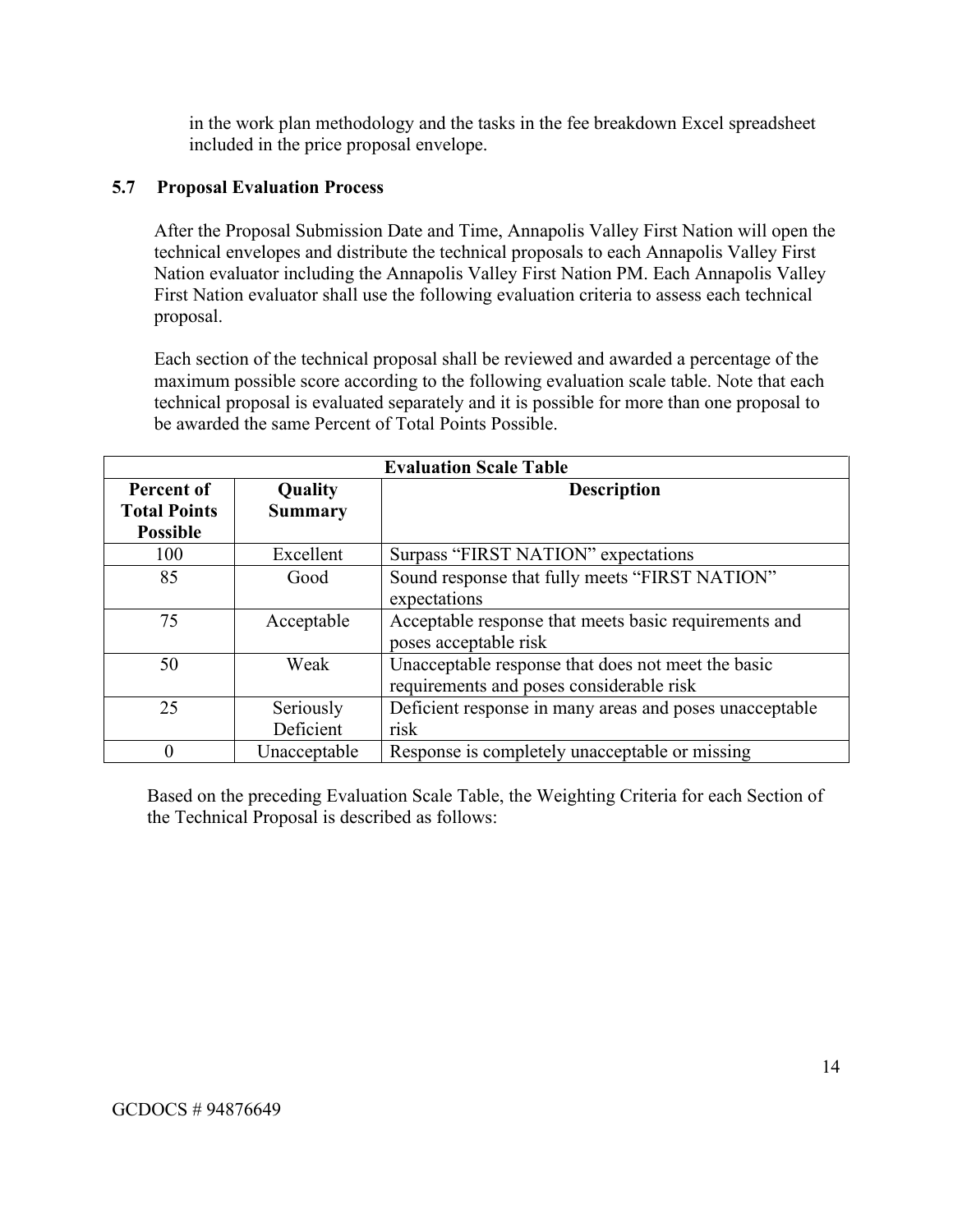| <b>ITEM</b>                                                                                                                                                                                                                                                                                                           | <b>TECHNICAL EVALUATION CRITERIA</b>                                                                                                                                                                                                                                                                                                                                                                                                                                                                                                                                                                                                              | <b>TOTAL</b><br><b>POINTS</b> |
|-----------------------------------------------------------------------------------------------------------------------------------------------------------------------------------------------------------------------------------------------------------------------------------------------------------------------|---------------------------------------------------------------------------------------------------------------------------------------------------------------------------------------------------------------------------------------------------------------------------------------------------------------------------------------------------------------------------------------------------------------------------------------------------------------------------------------------------------------------------------------------------------------------------------------------------------------------------------------------------|-------------------------------|
| $\mathbf{1}$                                                                                                                                                                                                                                                                                                          | <b>Project Team Qualifications (300 points)</b><br>Provide a summary paragraph for each project team member and sub-<br>consultant describing their role, relevant skills, qualifications and experience.<br>Resumes for each team member shall be included in the Appendix elaborating<br>on appropriate education, certification and work experience.<br>Project manager (50 points)<br>Complete team (150 points)                                                                                                                                                                                                                              | 300                           |
|                                                                                                                                                                                                                                                                                                                       | <b>Project Experience</b> (100 points)<br>Provide a detailed description of the two most relevant projects the project<br>team has completed. Include which project team members and sub-consultants<br>were involved, their scope, budget, duration and client references. Projects<br>must be directly relevant. Annapolis Valley First Nation may contact the<br>references provided.                                                                                                                                                                                                                                                          |                               |
| $\overline{2}$                                                                                                                                                                                                                                                                                                        | <b>Objectives, Scope and Work Plan Methodology (400 points)</b><br>Provide narrative of objectives, issues, constraints and scope of work. Prepare<br>a task based work plan. Describe in clear, concise, logical and efficient detail<br>each task required to complete the project.<br><b>Project Insights (100 points)</b><br>Describe challenges or opportunities that the Proponent anticipates will impact<br>the success of this project. Describe how the team will approach each<br>challenge to deliver a successful outcome. Describe the opportunity and<br>benefit to the project or to the Annapolis Valley First Nation community. | 500                           |
| $\overline{3}$                                                                                                                                                                                                                                                                                                        | <b>Project Schedule</b><br>Prepare a project schedule using the tasks described in the work plan<br>methodology and fee breakdown Excel spreadsheet. Also, list milestones<br>Annapolis Valley First Nation meetings and the open house                                                                                                                                                                                                                                                                                                                                                                                                           | 100                           |
| Once the evaluation of the technical proposals is complete, the Annapolis Valley First Nation PM will<br>open the price proposal envelopes, review each price proposal for completeness and errors or omissions<br>and if satisfactory, the following Price Evaluation Criteria will be used to determine the points. |                                                                                                                                                                                                                                                                                                                                                                                                                                                                                                                                                                                                                                                   |                               |
|                                                                                                                                                                                                                                                                                                                       | PRICE PROPOSAL EVALUATION CRITERIA                                                                                                                                                                                                                                                                                                                                                                                                                                                                                                                                                                                                                |                               |
| $\overline{4}$                                                                                                                                                                                                                                                                                                        | <b>Price Proposal Evaluation</b><br>Lowest price Proponent is awarded 100 points<br>Lowest price / other proponent's price x 100 points $=$ # of points for another<br>Proponents                                                                                                                                                                                                                                                                                                                                                                                                                                                                 | 100                           |
|                                                                                                                                                                                                                                                                                                                       | <b>TOTAL POINTS</b>                                                                                                                                                                                                                                                                                                                                                                                                                                                                                                                                                                                                                               | 1000                          |

# **5.8 Final Determination of the Successful Proponent**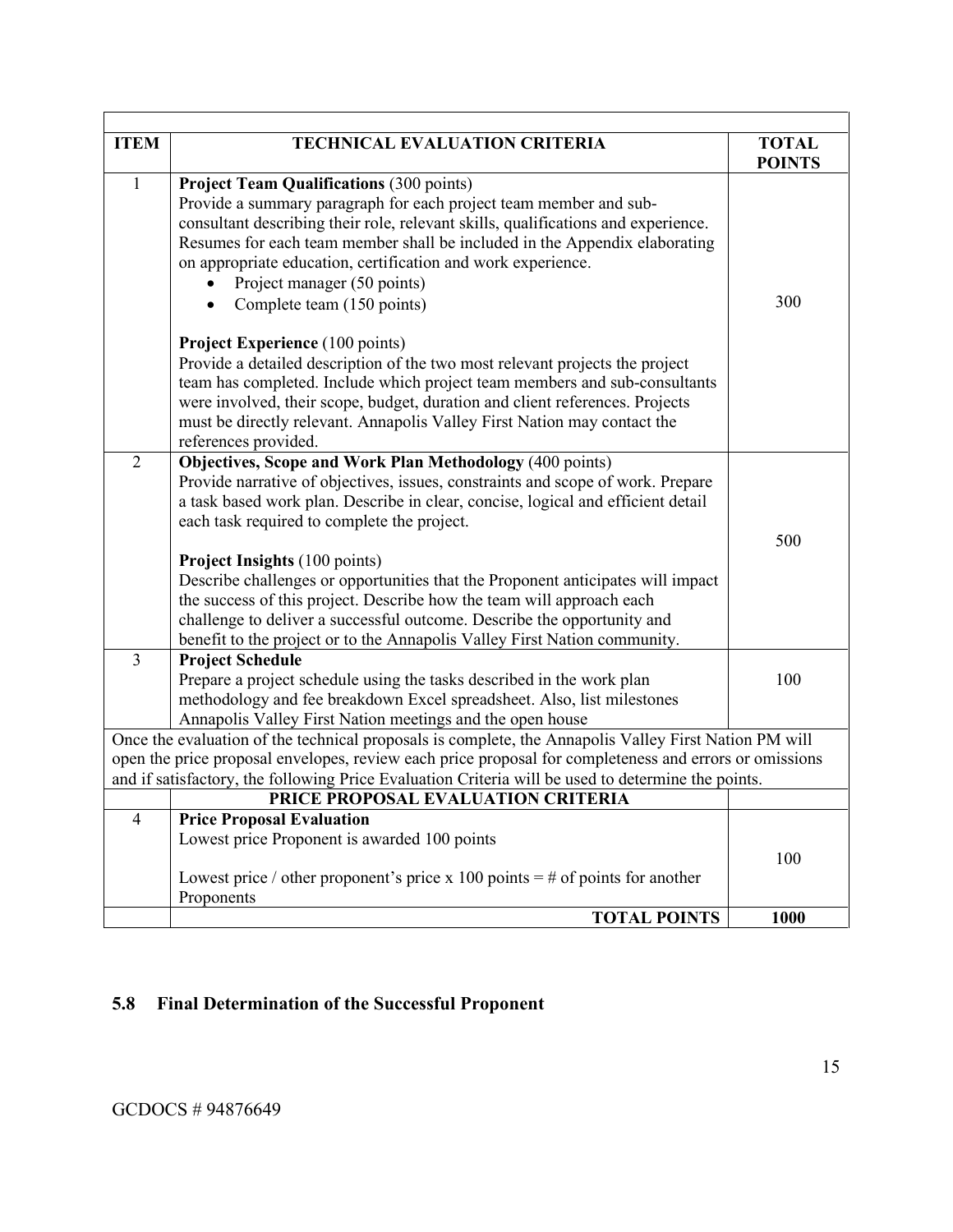The evaluation process noted above will assist Annapolis Valley First Nation to determine the Proponents with the highest point scores.

Annapolis Valley First Nation shall notify the successful Proponent in writing.

### **5.9 Addenda and Subsequent Information**

Proponents are advised that all subsequent information regarding this RFP including any addendum will be distributed by email by Annapolis Valley First Nation to all registered Proponents. It is each Proponent's sole responsibility to ensure that all addenda and additional information is received.

All addenda must be acknowledged on the certification document which is to be included in the technical proposal envelope. A copy of the certification document is located in Appendix B.

### **5.10 Certification Document**

The certification document is located in Appendix B. The certification document must be complete, acknowledge all Addenda and signed by the authorized signing officer for the Proponent.

Failure to sign the certification document and include the document in the technical proposal envelope will result in the Proposal being removed from consideration.

# **5.11 Proponent's Responsibility**

Proposals are evaluated against a number of specific criteria and factors. It is the responsibility of the Proponent to ensure their proposal clearly demonstrates how these evaluation criteria and factors will be addressed in their performance of the work.

# **5.12 Debriefing**

Unsuccessful Proponents will **not** be debriefed by Annapolis Valley First Nation.

#### **5.13 Not a Tender Call**

This RFP is not a tender call, and the submission of any response to this RFP does not create a tender process. This RFP is not an invitation for an offer to contract and it is not an offer to contract made by Annapolis Valley First Nation.

By this RFP, Annapolis Valley First Nation reserves to itself the absolute and unfettered discretion to invite submissions, consider and analyze submissions, select a proponent or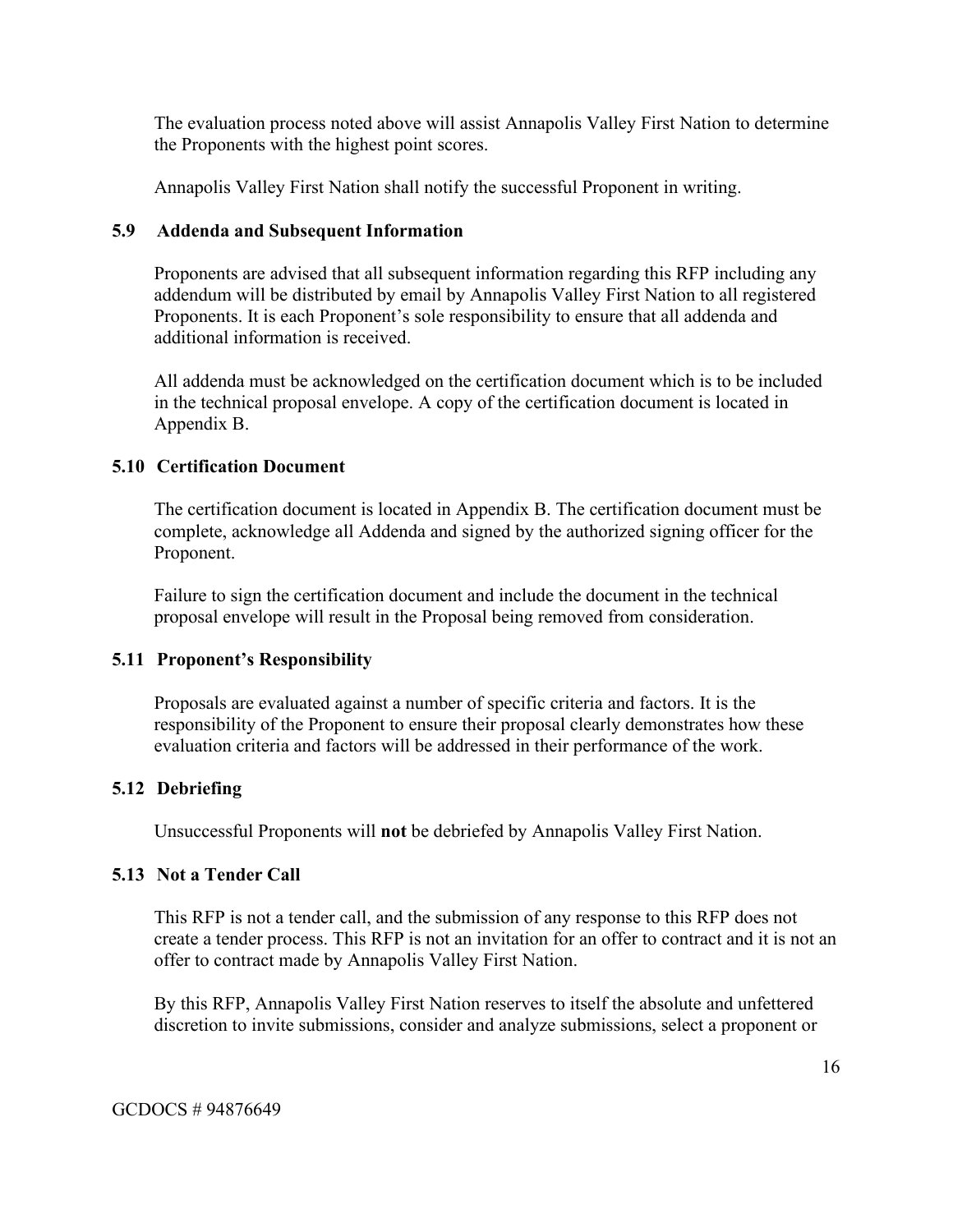attempt to negotiate an Agreement with any Proponent as Annapolis Valley First Nation considers desirable. Without limiting the generality of the foregoing, Annapolis Valley First Nation reserves the right to:

- Reject or consider any compliant submission whether or not it contains all information required by this RFP;
- Require clarification where a submission is unclear prior to award;
- Reject any or all submissions without any obligation, or any compensation or reimbursement, to any Proponent or any other person associated with this RFP process;
- Disqualify or reject any submission without discussion with the submitting party; and
- Reject any proposal that Annapolis Valley First Nation considers is not in its best interests.

# **5.14 No Obligation to Proceed**

Though Annapolis Valley First Nation fully intends at this time to proceed through the RFP process in order to have the project completed, Annapolis Valley First Nation is under no obligation to proceed. The receipt by Annapolis Valley First Nation of any information (including any submissions, ideas, plans, drawings, models or other materials communicated or exhibited by any Proponent, or on its behalf) shall not impose any obligations on Annapolis Valley First Nation. There is no guarantee by Annapolis Valley First Nation, its officers, employees or agents, that the process initiated by the issuance of this RFP will continue, or that this RFP process or any RFP process will result in a contract with Annapolis Valley First Nation for the development of the project.

# **5.15 Annapolis Valley's Decision-Making Power**

Annapolis Valley First Nation has the power to make any decision, or to exercise any contractual right or remedy, contemplated in this RFP at its own absolute and unfettered discretion.

# **5.16 Irrevocability of Proposals**

By submission of a clear and written notice, the Proponent may amend or withdraw its proposal prior to the closing date and time. Upon closing time, all proposals become irrevocable. By submission of a proposal, the Proponent agrees that should its proposal be successful, the Proponent will enter into an Agreement with Annapolis Valley First Nation as stated in Section 9.13.

# **5.17 Proponents' Expenses**

Proponents are solely responsible for their own expenses in preparing a proposal and for subsequent negotiations with Annapolis Valley First Nation, if any. If Annapolis Valley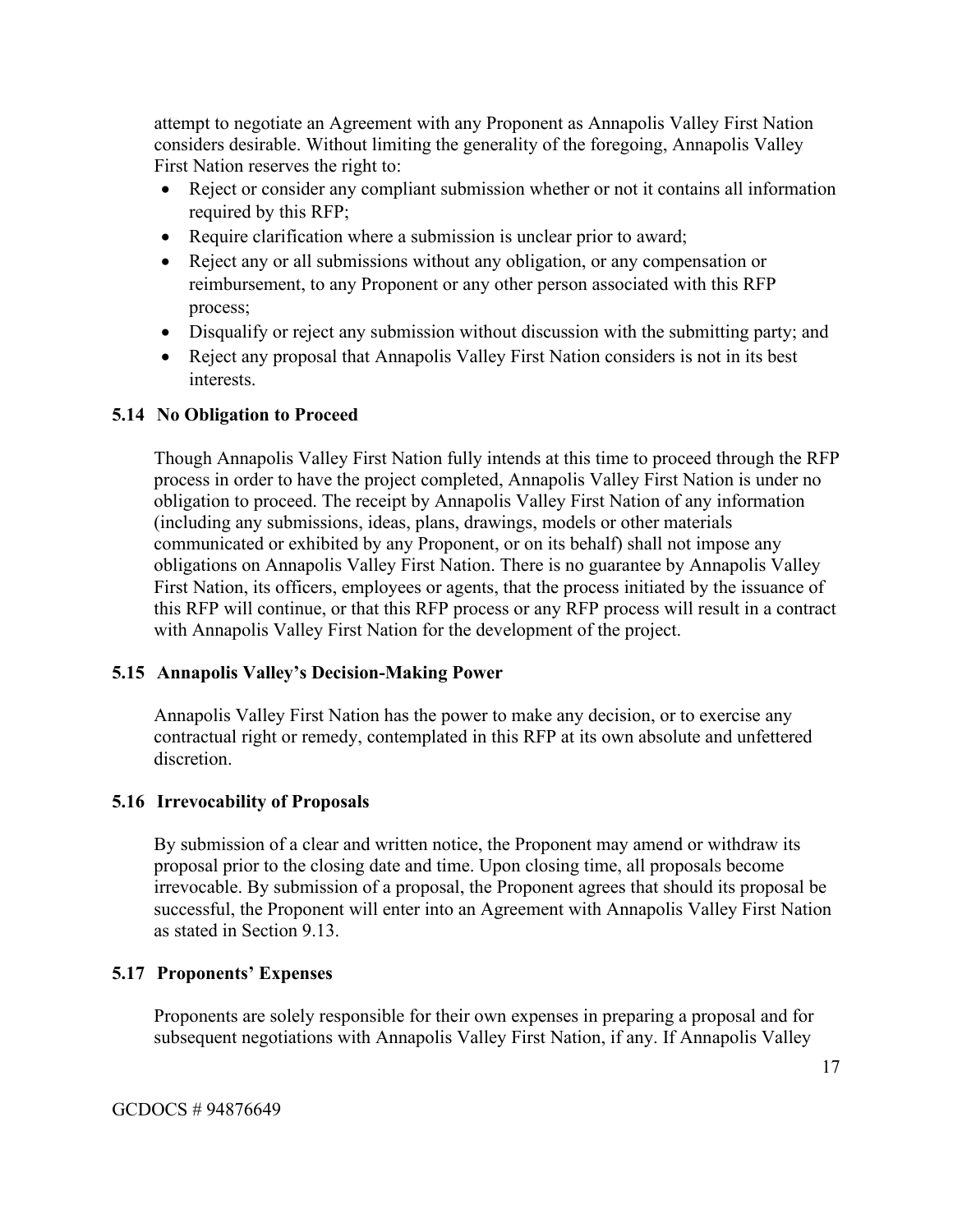First Nation elects to reject all proposals, Annapolis Valley First Nation will not be liable to any Proponent for any claims, whether for costs or damages incurred by the Proponent in preparing the proposal, loss of anticipated profit in connection with any contract, or any other matter whatsoever.

#### **5.18 Proposal Validity**

Proposals will be open for acceptance for at least 60 days after the closing date.

#### **5.19 Form of Agreement**

Upon the award of this assignment, the successful Proponent shall enter into an Agreement with Annapolis Valley First Nation. The Form of Agreement is located in Appendix C of this RFP.

The Proponent shall ensure all terms contained in the Form of Agreement have been carefully considered by the Proponent and included in its proposal.

#### **5.20 Negotiation Delay**

If a written Agreement cannot be negotiated within thirty days of notification of the successful Proponent, Annapolis Valley First Nation may, at its sole discretion at any time thereafter, terminate negotiations with that Proponent and either negotiate with the next qualified Proponent or choose to terminate the RFP process and not enter into an Agreement with any of the Proponents.

#### **5.21 Agreement with Terms**

By submitting a proposal, the Proponent agrees to all the terms and conditions of this RFP.

#### **5.22 Modification of Terms**

Annapolis Valley First Nation reserves the right to modify the terms of the RFP at any time at its sole discretion.

#### **5.23 Laws of Nova Scotia**

Any Agreement resulting from this RFP will be governed in accordance with the laws of the Province of Nova Scotia.

#### **5.24 Health and Safety Requirements**

The Proponent shall strictly comply with the current Occupational Health and Safety Regulations and Workers Compensation ACT of Nova Scotia and the safety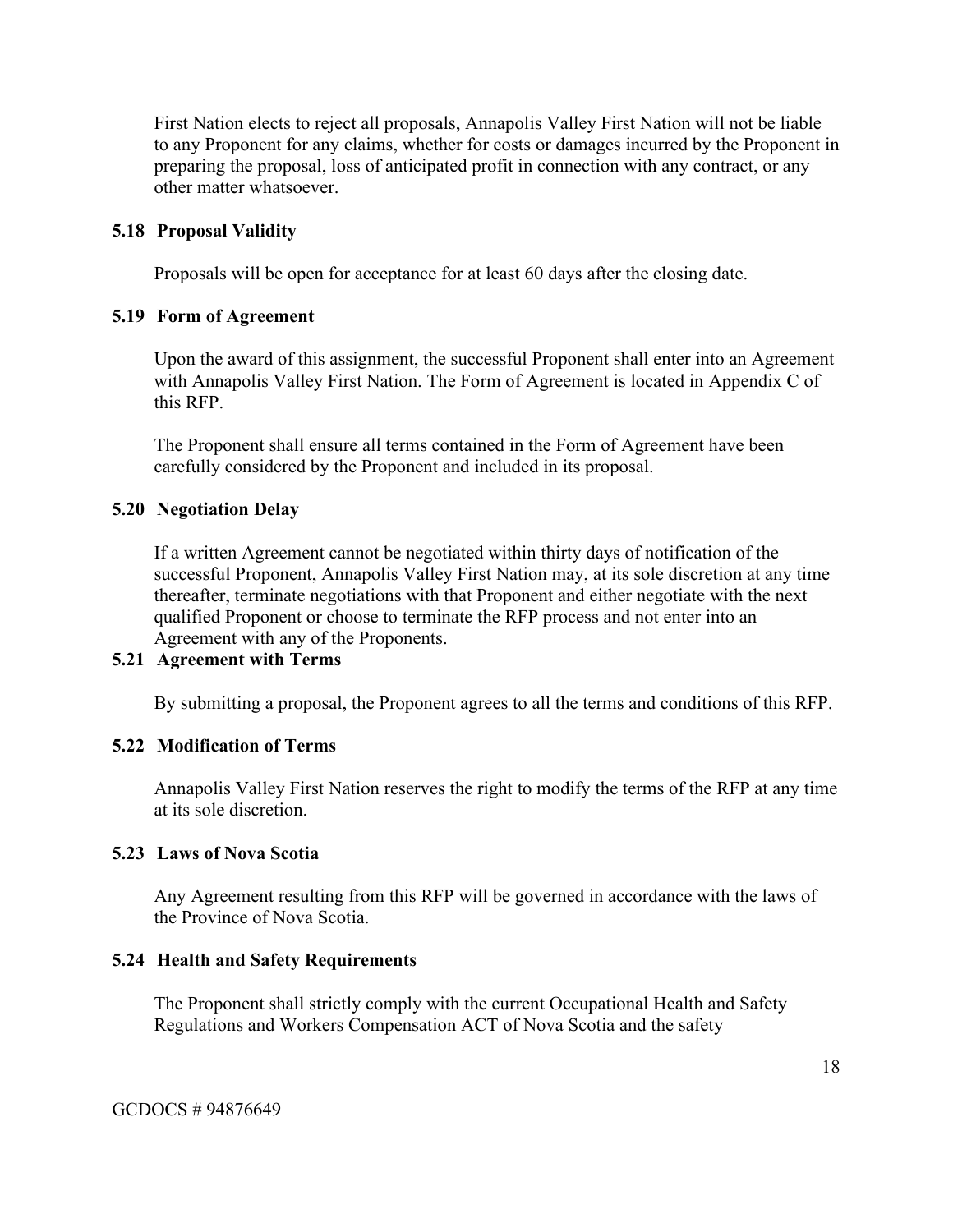policies/procedures of Annapolis Valley First Nation. Other applicable federal, provincial and local regulations or policies concerning the health and safety of works and the general public shall also be followed.

# **5.25 Liability of Errors**

While Annapolis Valley First Nation has expended considerable efforts to ensure an accurate representation of information in this RFP, the information contained in this RFP is supplied solely as a guideline for Proponents. The information is not guaranteed or warranted to be accurate by Annapolis Valley First Nation, nor is it necessarily comprehensive or exhaustive. Nothing in this RFP is intended to relieve Proponents from forming their own opinions and conclusions with respect to the matters addressed in this RFP.

### **5.26 Confidentiality**

Any Proponent and any other person who, through this RFP process, gains access to confidential information of Annapolis Valley First Nation is required to keep strictly confidential all information which in any way reveals confidential business, financial or investment details, programs, strategies or plans, learned through this RFP process. This requirement will continue with respect to such information learned by the successful Proponent, if any, over the course of any contract for service which arises out of this RFP process.

#### **5.27 Ownership of Documents**

The originals of all surveys, drawings, specifications and any other documentation produced by the Proponent for Annapolis Valley First Nation, during the course of this assignment, shall upon completion of this assignment become the property of Annapolis Valley First Nation. This information shall also be provided in digital format in the format requested by Annapolis Valley First Nation.

#### **5.28 Conflict of Interest**

The Proponent warrants that, at the date of submitting a proposal, no conflict of interest exists or is likely to arise in the performance of its obligations under the contract, if the Proponent is selected by Annapolis Valley First Nation.

If, during the term of the Contract, a conflict or risk of conflict arises, the Proponent undertakes to notify Annapolis Valley First Nation immediately in writing of that conflict or risk and take any steps that Annapolis Valley First Nation reasonably requires to resolve the conflict or deal with the risk.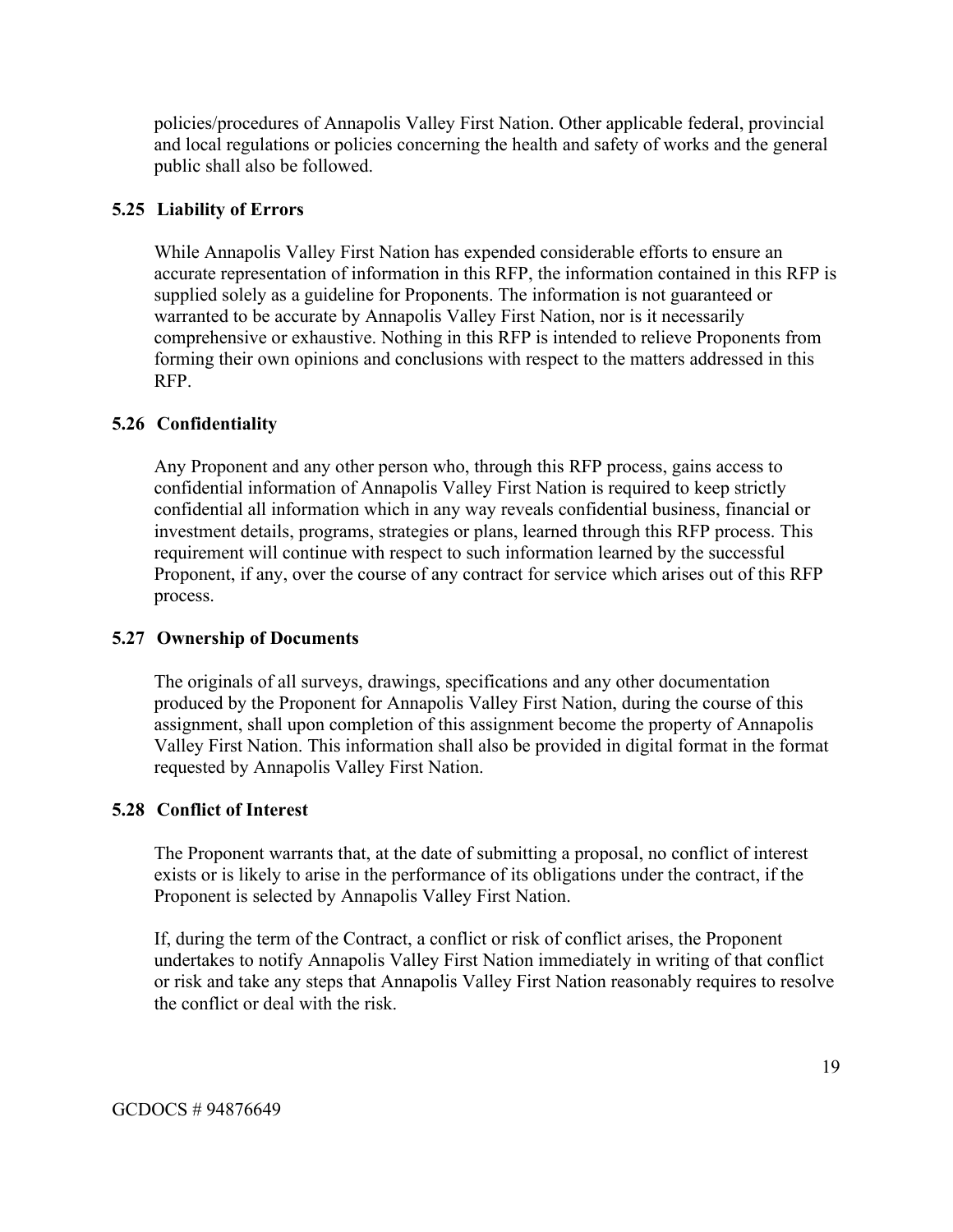#### **5.29 Not a Annapolis Valley Employee**

The successful Proponent will acknowledge and agree that neither the Proponent nor any person employed by or associated with the successful Proponent in the performance of services or otherwise, is an employee of, or has an employment relationship of any kind with Annapolis Valley First Nation or if in any way entitled to terms or conditions of employment or employment benefits of any kind whatsoever from Annapolis Valley First Nation under any collective agreement or otherwise including but not limited to private programs or coverages and statutory programs and overages, whether under the Employment Standards Act of Nova Scotia (as amended from time to time), the Employment Insurance Act of Canada (as amended from time to time), health plan contributions or otherwise.

#### **5.30 Proponent's Employees**

The Proponent's representatives shall be under the exclusive supervision of the Proponent. All responsibility and authority for hiring, training, supervision, direction, compensation, discipline, termination, and administration of the Proponent's representatives, and any and all costs or expenses related thereto, rest exclusively with the Proponent.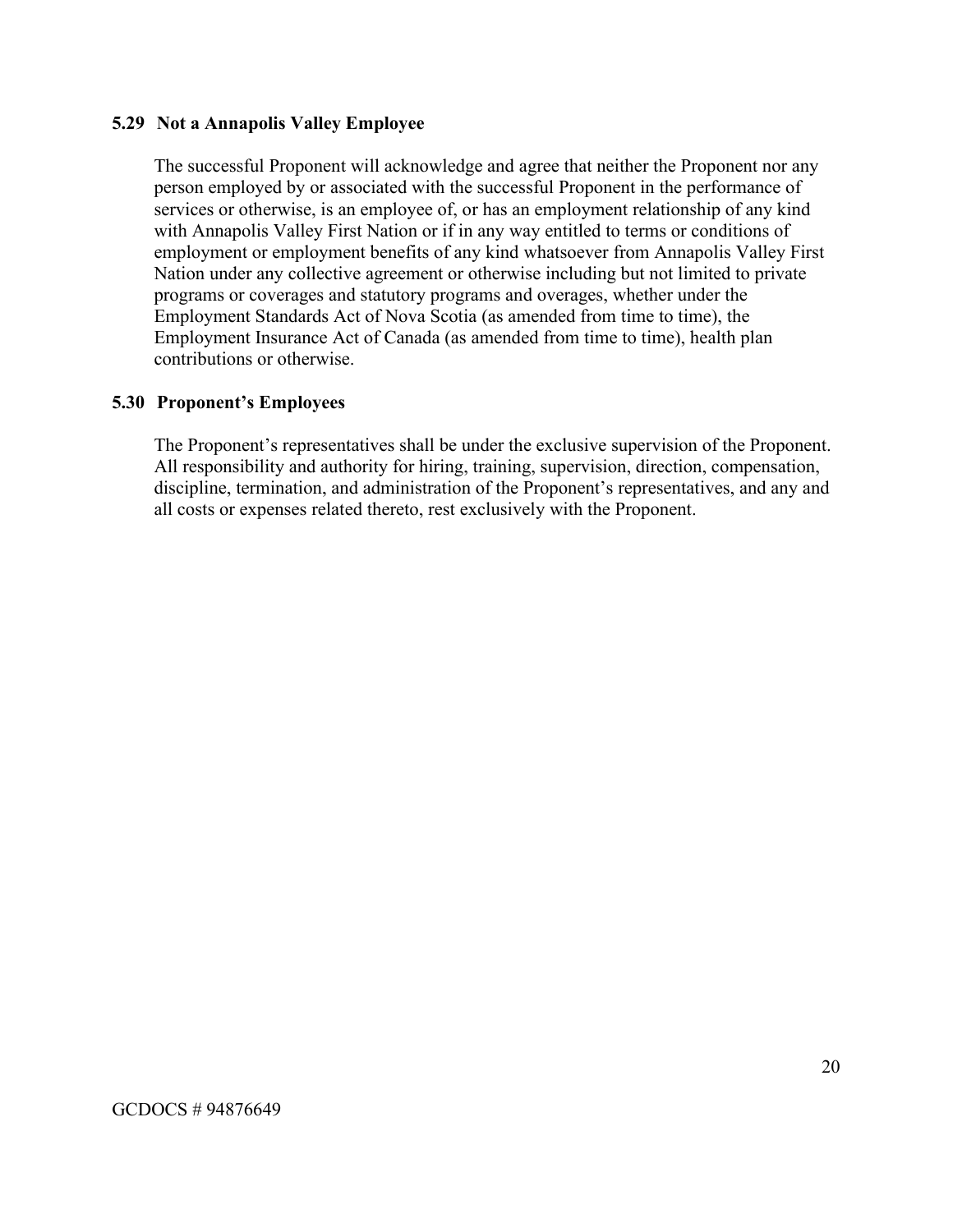**Appendix A – South Area A Short Term Development**

GCDOCS # 94876649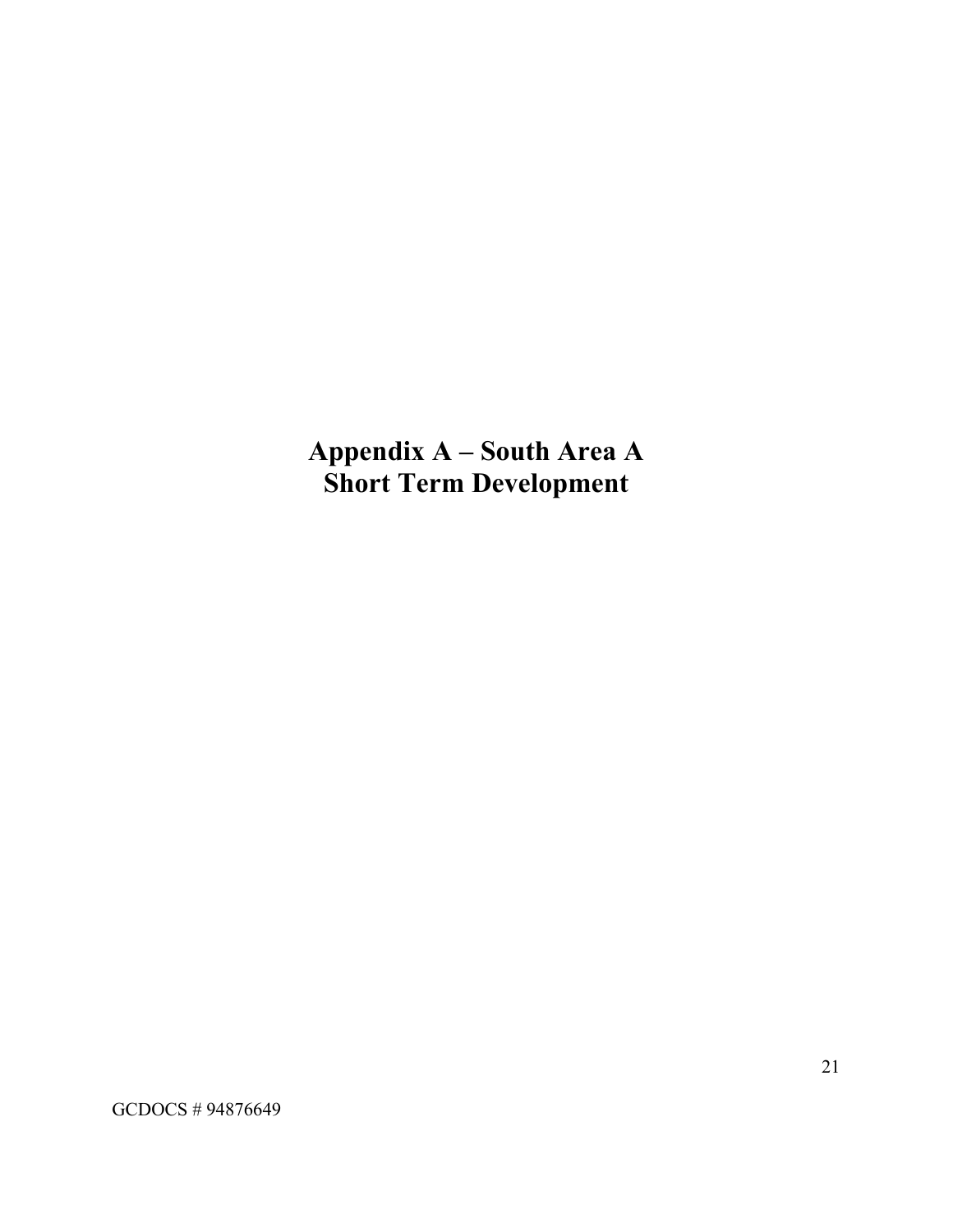

GCDOCS # 94876649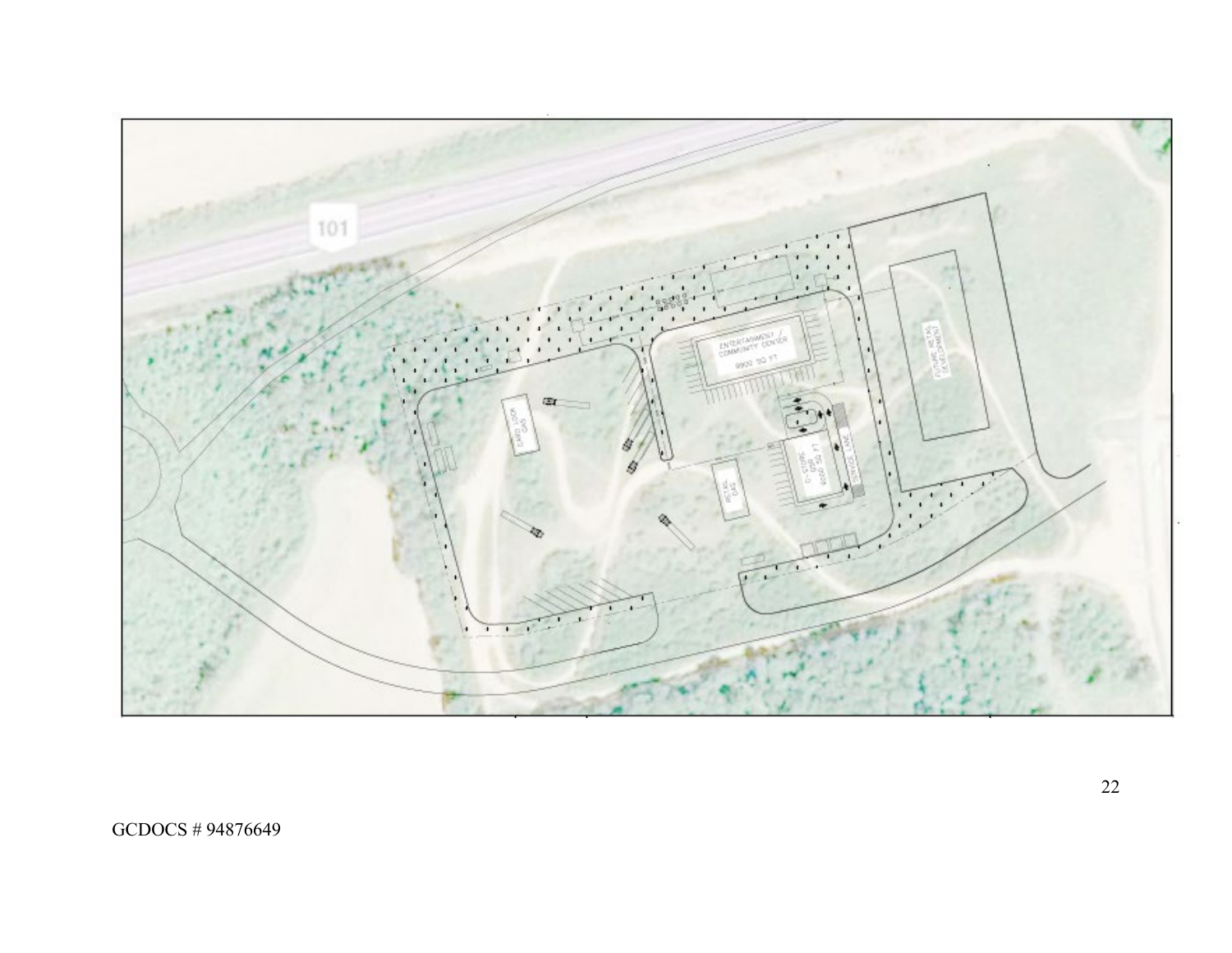# APPENDIX B – DECLARATION/CERTIFICATION FORM

# **Project Title: Annapolis Valley First Nation - Market Feasibility and Infrastructure Servicing Assessment**

| <b>Name of Proponent:</b> |                        |                         |
|---------------------------|------------------------|-------------------------|
| <b>Street Address:</b>    |                        | <b>Mailing Address:</b> |
|                           |                        |                         |
|                           |                        |                         |
|                           |                        |                         |
|                           |                        | Telephone Number: ( )   |
| <b>Fax Number:</b>        | $\left( \quad \right)$ |                         |
| E-Mail:                   |                        |                         |

| <b>Type of Organization:</b> | <b>Size of Organization:</b>      |  |
|------------------------------|-----------------------------------|--|
| Sole Proprietorship          | Number of Employees               |  |
| Partnership                  | Registered Architects / Engineers |  |
| Corporation                  | <b>Other Professionals</b>        |  |
| Joint Venture                | <b>Technical Support</b>          |  |
|                              | Other                             |  |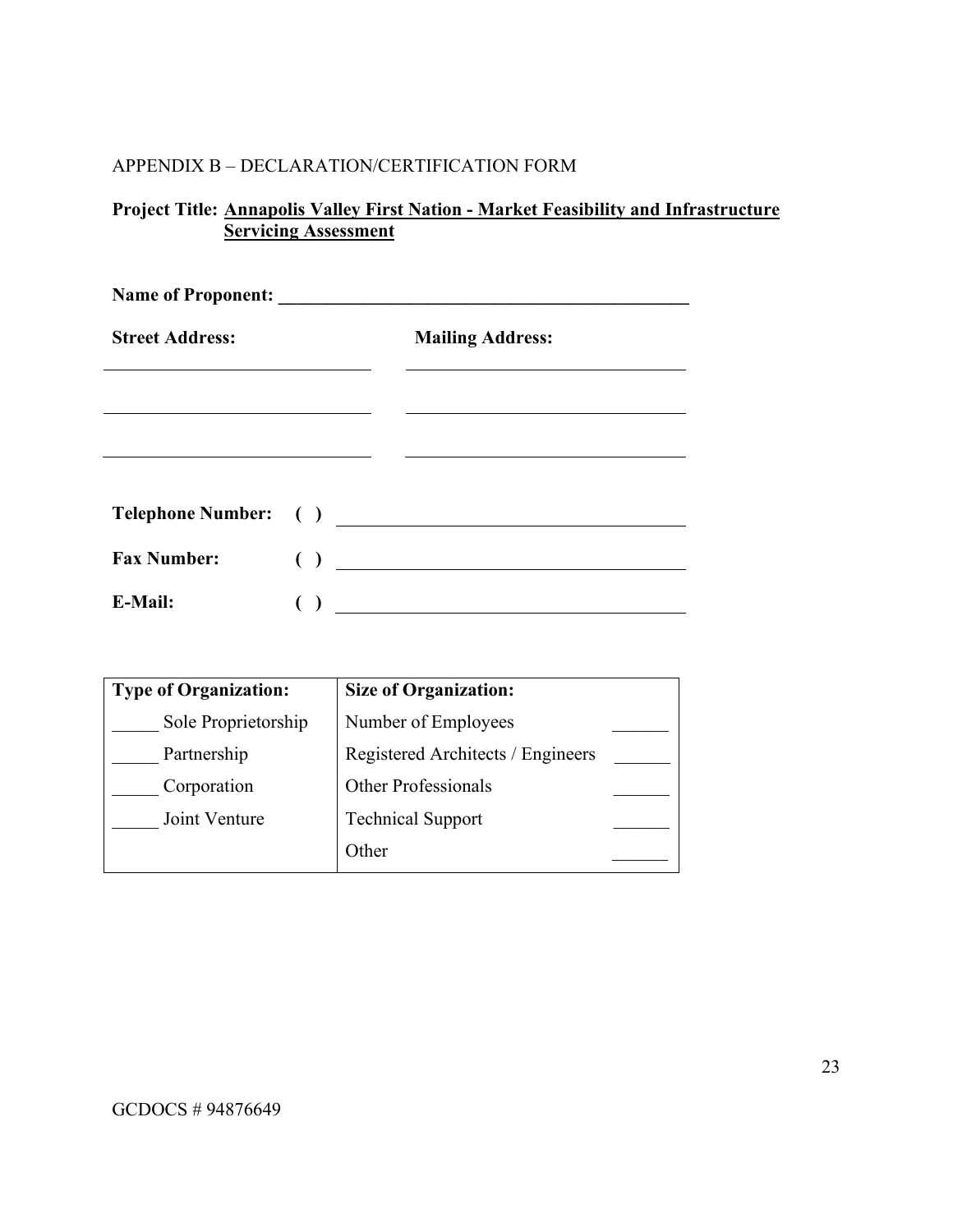# **DECLARATION / CERTIFICATIONS FORM (CONT'D)**

#### Name of Proponent:

#### **DECLARATION:**

I, the undersigned, being a principal of the proponent, hereby certify that the information given on this form and in the attached proposal is accurate to the best of my knowledge. If any proposal is submitted by a partnership or joint venture, then the following is required from each component entity.

| name                                                                                         | signature |
|----------------------------------------------------------------------------------------------|-----------|
|                                                                                              |           |
| title                                                                                        |           |
| I have authority to bind the Corporation / Partnership / Sole Proprietorship / Joint Venture |           |
| name                                                                                         | signature |
| title                                                                                        |           |
| I have authority to bind the Corporation / Partnership / Sole Proprietorship / Joint Venture |           |
| name                                                                                         | signature |
| title                                                                                        |           |
|                                                                                              |           |
| I have authority to bind the Corporation / Partnership / Sole Proprietorship / Joint Venture |           |

I have authority to bind the Corporation / Partnership / Sole Proprietorship / Joint Venture This Appendix "B" should be completed and submitted with the proposal but may be submitted afterwards as follows: if Appendix "B" is not completed and submitted with the proposal, the Contracting Authority will inform the Proponent of a time frame within which to provide the information. Failure to comply with the request of the Contracting Authority and to provide the certifications within the time frame provided will render the proposal non-responsive.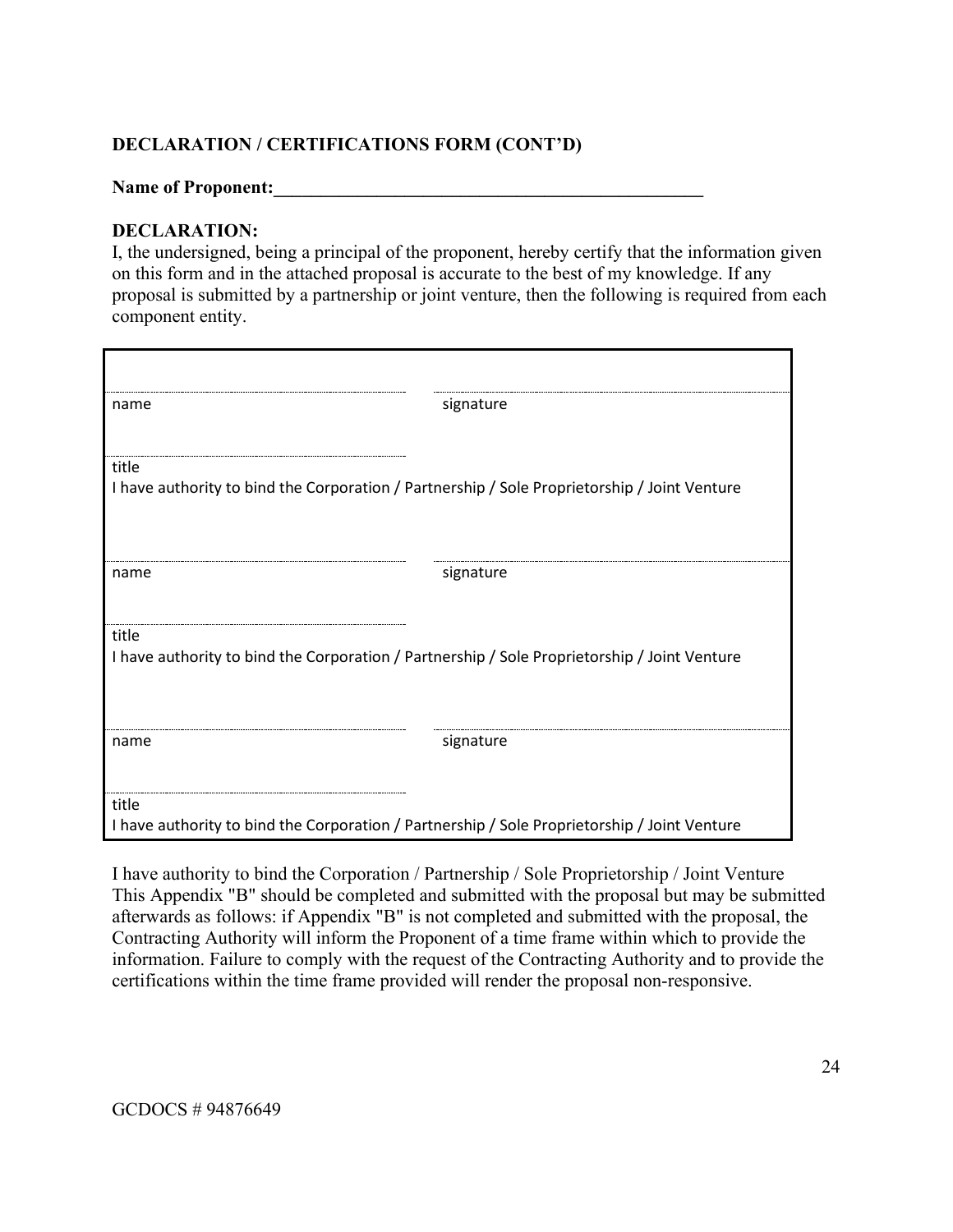**Appendix C - Form of Agreement**

GCDOCS # 94876649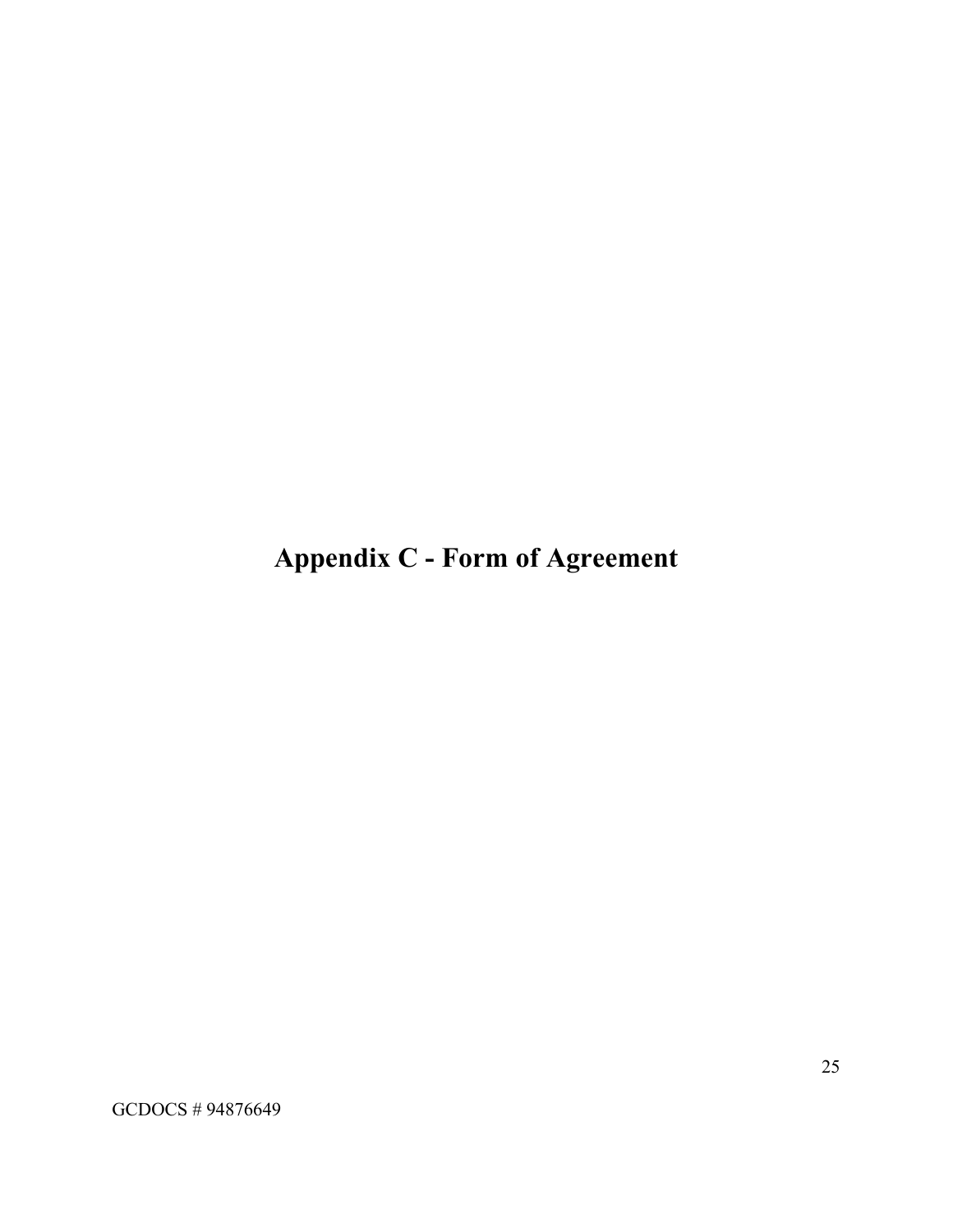THIS AGREEMENT is made and entered into effective "Month \*\*, 2022" (the "Agreement Date") by and between:

#### "**CLIENT**"

| Name:                            | <b>ANNAPOLIS VALLEY FIRST NATION</b>          |      |                |
|----------------------------------|-----------------------------------------------|------|----------------|
| Address:                         | 29 TONEY BLVD, CAMBRIDGE<br><b>NS BOP 1GO</b> |      |                |
| Phone:                           | (902) 538-7149                                | Fax: | (902) 538-7734 |
| Representative:                  |                                               |      |                |
| Email:                           |                                               |      |                |
| "PROFESSIONAL SERVICES PROVIDER" |                                               |      |                |
| Name:                            |                                               |      |                |
| Address:                         |                                               |      |                |
| Phone:                           |                                               | Fax: |                |
|                                  |                                               |      |                |
| Representative:                  |                                               |      |                |

**PROJECT NAME** ("PROJECT"):

Procurement of consulting and professional services for the Market Feasibility and Infrastructure Servicing Assessment – Annapolis Valley First Nation Highway Development

**DESCRIPTION OF WORK**: "Consultant" shall render the services described in the Request for Proposals Attachment "A" (hereinafter called the "SERVICES") in accordance with this AGREEMENT. "CONSULTANT" may, with prior written consent of the CLIENT, engage subconsultants as required to perform the SERVICES. The CLIENT and "CONSULTANT" by written amendment to this AGREEMENT may from time to time make changes to the SERVICES. All changed work shall be carried out under this AGREEMENT. The time for completion of the SERVICES shall be adjusted accordingly.

**COMPENSATION**: Charges for the SERVICES rendered will be made in accordance with the PROPOSAL PRICE indicated in Attachment "A", or, if no PROPOSAL PRICE is indicated, in accordance with "CONSULTANT" 's Schedule of Fees and Disbursements in effect from time to time as the SERVICES are rendered.

Invoices shall be paid by the CLIENT in Canadian Dollars within 60 days of receipt. Failure to make any payment when due is a material breach of this Agreement and will entitle "CONSULTANT" , at its option, to suspend or terminate this Agreement and the provision of the SERVICES.

**REPRESENTATIVES**: Each party shall designate in the space provided above a representative who is authorized to act on behalf of that party and receive notices under this AGREEMENT. Such representatives have complete authority to act on behalf of their principals in respect to all matters arising under this AGREEMENT.

GCDOCS # 94876649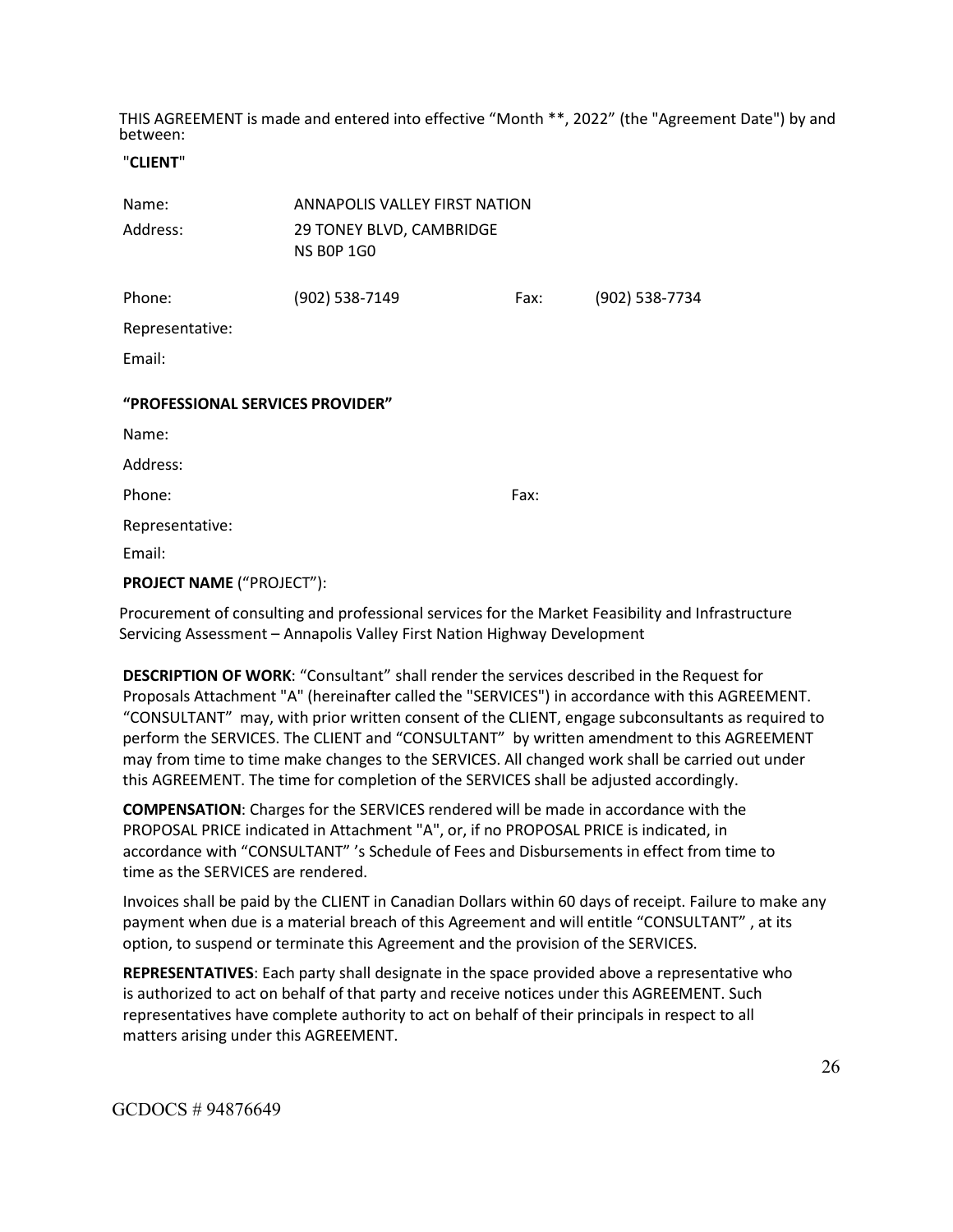**NOTICES**: All notices, consents, and approvals required to be given hereunder shall be in writing and shall be given to the representatives of each party. All notices required by this AGREEMENT to be given by either party shall be deemed to be properly given and received within two (2) business days if made in writing to the other party by certified mail, telegram, email, or facsimile, addressed to the regular business address of such party as identified above.

**CLIENT'S RESPONSIBILITIES**: The CLIENT has provided to "CONSULTANT" in writing in its Request for Proposal contained in Attachment A ("RFP"), the CLIENT's terms of reference in connection with the PROJECT, including the PROJECT budget and time constraints. The CLIENT shall make available to "CONSULTANT" all relevant information or data pertinent to the PROJECT which it has in its possession for "CONSULTANT" to perform the SERVICES. "CONSULTANT" shall be entitled to rely upon the accuracy and completeness of all information and data furnished by the CLIENT, or obtained from inquiries made to the CLIENT'S staff who are authorized to provide PROJECT information and data on the CLIENT's behalf. Where such information or data originates either with the CLIENT or its consultants then "CONSULTANT" shall not be responsible to the CLIENT for the consequences of any error or omission contained therein.

The CLIENT shall give prompt consideration to all documentation related to the PROJECT prepared by "CONSULTANT" and whenever prompt action is necessary shall inform "CONSULTANT" of CLIENT's decisions in such reasonable time so as not to delay the schedule for providing the SERVICES.

When applicable, the CLIENT shall arrange and make provision for "CONSULTANT" 's entry to the PROJECT site as well as other public and private property as necessary for "CONSULTANT" to perform the SERVICES. "CONSULTANT" shall obtain any required approvals, licenses and permits from governmental or other authorities having jurisdiction over the PROJECT so as not to delay the PROJECT.

**"PROVIDER'S" RESPONSIBILITIES**: "CONSULTANT" shall furnish the necessary qualified personnel to provide the SERVICES. "CONSULTANT" represents that it has access to the experience and capability necessary to and agrees to perform the SERVICES with the reasonable skill and diligence required by customarily accepted professional practices and procedures normally provided in the performance of the SERVICES at the time when and the location in which the SERVICES were performed. This undertaking does not imply or guarantee a perfect PROJECT and in the event of failure or partial failure of the product of the SERVICES, "CONSULTANT" will be liable only for its failure to exercise diligence, reasonable care and professional skill. This standard of care is the sole and exclusive standard of care that will be applied to measure "CONSULTANT" 's performance. There are no other representations or warranties expressed or implied made by "CONSULTANT" . In particular, but not by way of limitation, no implied warranty of merchantability or fitness for a particular purpose shall apply to the SERVICES provided by "CONSULTANT" nor shall "CONSULTANT" warrant or guarantee economic, market or financial conditions, proforma projections, schedules for public agency approvals, or other factors beyond "CONSULTANT" 's reasonable control. "CONSULTANT" does not warrant the SERVICES to any third party and the CLIENT shall indemnify and hold harmless "CONSULTANT" from any demands, claims, suits or actions of third parties arising out of CONSULTANT" 's performance of the SERVICES.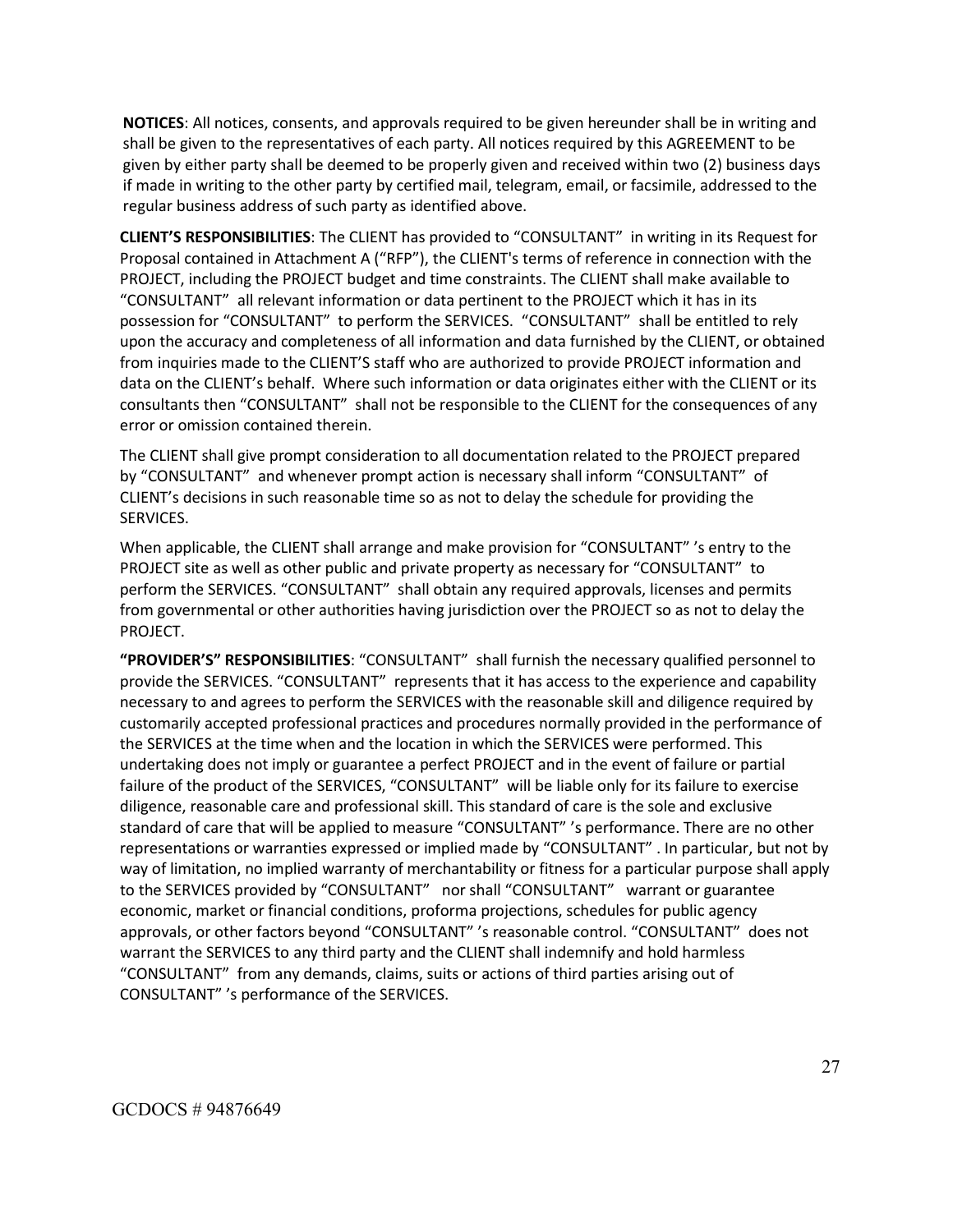In performing the SERVICES under this AGREEMENT, "CONSULTANT" shall operate as and have the status of an independent contractor and shall not act as, or be an employee of the CLIENT.

The SERVICES performed by "CONSULTANT" shall be subject to the inspection and the review of the CLIENT at all times but such inspection and review shall not relieve "CONSULTANT" from its responsibility for the proper performance of the SERVICES.

**TERMINATION**: Either party may terminate this AGREEMENT without cause upon thirty (30) days' notice in writing. If either party breaches this AGREEMENT, the non-defaulting party may terminate this AGREEMENT after giving seven (7) days' notice to remedy the breach. On termination of this AGREEMENT, the CLIENT shall forthwith pay "CONSULTANT" for the SERVICES performed to the date of termination. Non-payment by the CLIENT of "CONSULTANT" invoices within 60 days of "CONSULTANT" rendering same is agreed to constitute a material breach of this AGREEMENT and, upon written notice as prescribed above, the duties, obligations and responsibilities of "CONSULTANT" are terminated.

**SUSPENSION OF SERVICES**: If the project is suspended for more than thirty (30) calendar days in the aggregate, "CONSULTANT" shall be compensated for services performed and charges incurred prior to receipt of notice to suspend and, upon resumption, an equitable adjustment in fees to accommodate the resulting demobilization and remobilization costs. In addition, there shall be an equitable adjustment in the project schedule based on the delay caused by the suspension. If the PROJECT is suspended for more than ninety (90) days, "CONSULTANT" may, at its option, terminate this agreement upon giving notice in writing to the CLIENT.

**ENVIRONMENTAL**: Except as specifically described in this AGREEMENT, and the RFP, "CONSULTANT" 's field investigation, laboratory testing and engineering recommendations will not address or evaluate pollution of soil or pollution of groundwater.

Where the services include storm water pollution prevention (SWPP), sedimentation or erosion control plans, specifications, procedures or related construction observation or administrative field functions, CLIENT acknowledges that such SERVICES proposed or performed by "CONSULTANT" are not guaranteed to provide complete SWPP, sedimentation or erosion control, capture all run off or siltation, that any physical works are to be constructed and maintained by the CLIENT's contractor or others and "CONSULTANT" has no control over the ultimate effectiveness of any such works or procedures. Except to the extent that there were errors or omissions in the SERVICES provided by "CONSULTANT" , CLIENT agrees to indemnify and hold "CONSULTANT" harmless from and against all claims, costs, liabilities or damages whatsoever arising from any storm water pollution, erosion, sedimentation, or discharge of silt or other deleterious substances into any waterway, wetland or woodland and any resulting charges, fines, legal action, cleanup or related costs.

**BUILDING CODES, BYLAWS AND OTHER PUBLIC REGULATIONS**: "CONSULTANT" shall, to the best of its ability, interpret building codes, by-laws and other public regulations as they apply to the PROJECT and as they are published at the time SERVICES commence. Furthermore, "CONSULTANT" shall observe and comply with all applicable laws, ordinances, codes and regulations of government agencies, including federal, state, provincial, municipal and local governing bodies having jurisdiction over the conduct of the SERVICES ("LAWS"). However, it is expressly acknowledged and agreed by the CLIENT that as the PROJECT progresses such building codes, by-laws, other public regulations and LAWS may change or the interpretation of any public authority may differ from the interpretation of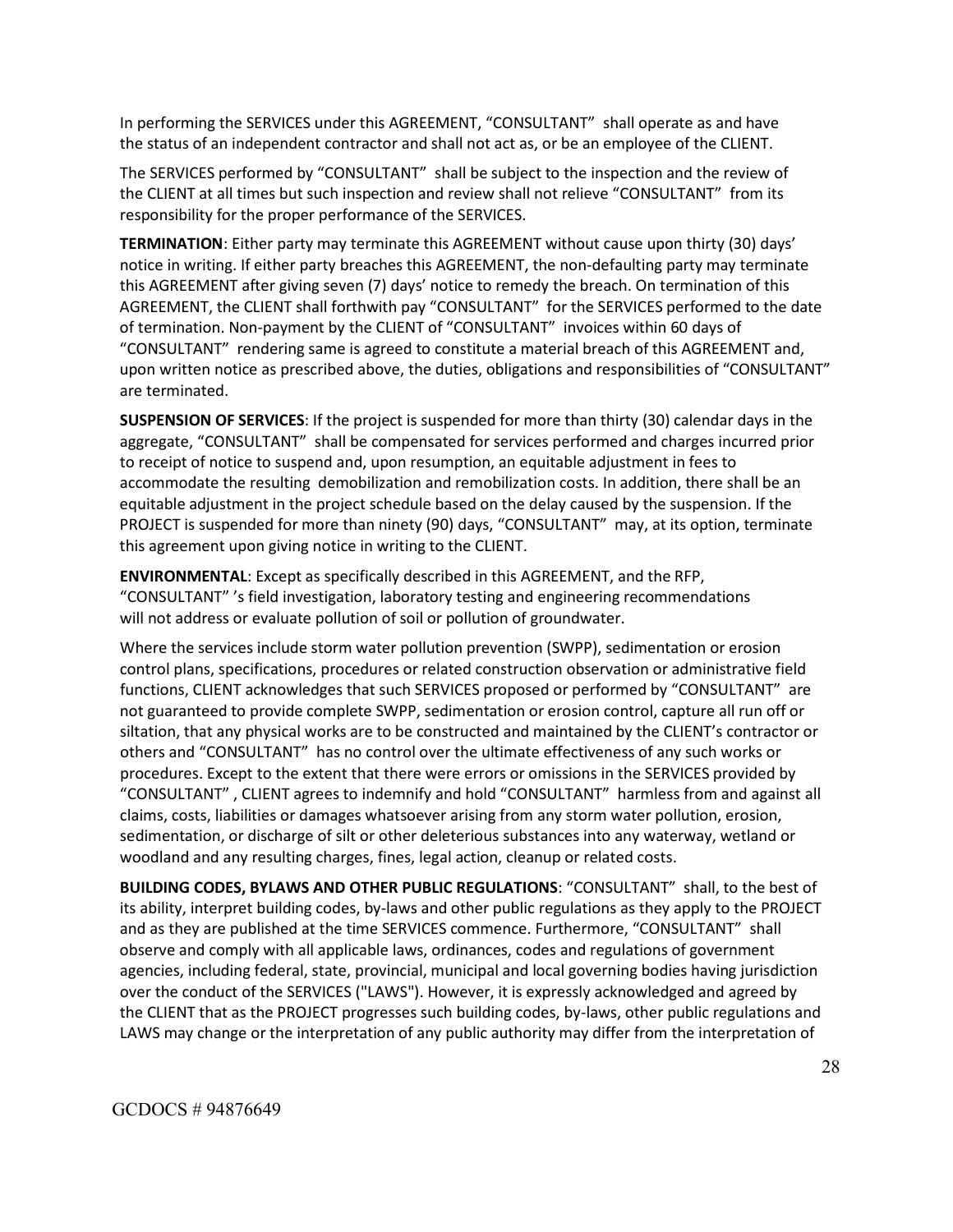"CONSULTANT" , through no fault of "CONSULTANT" , and any extra costs necessary to conform to such changes or interpretations during or after execution of the SERVICES will be paid by the CLIENT.

"CONSULTANT" shall continue to provide equal employment opportunity to all qualified persons and to recruit, hire, train, promote and compensate persons in all jobs without regard to race, color, religion, sex, age, disability or national origin or any other basis prohibited by applicable laws. Equal employment however does not preclude equity-based hiring by "CONSULTANT" or contractors aimed at promoting employment opportunities for aboriginal workers.

When field services are provided by "CONSULTANT" , the authority for general administration of the PROJECT shall reside with "CONSULTANT" only to the extent defined in this AGREEMENT. In such case, "CONSULTANT" shall coordinate the activities of other consultants employed by the CLIENT, only to the extent that "CONSULTANT" is empowered to do so by such other consultants' contracts with the CLIENT.

**JOBSITE SAFETY**: Neither the professional activities of "CONSULTANT" , nor the presence of "CONSULTANT" or its employees and subconsultants at a construction site, shall relieve the CLIENT and any other entity of their obligations, duties and responsibilities with respect to job site safety. Subject only to applicable legislation, "CONSULTANT" and its personnel have no authority to exercise any control over any construction contractor or other entity or their employees in connection with their work or any health or safety precautions.

**LIMITATION OF LIABILITY**: It is further agreed that the total amount of all claims the CLIENT may have against "CONSULTANT" under this AGREEMENT or arising from the performance or non-performance of the SERVICES under any theory of law, including but not limited to claims for negligence, negligent misrepresentation and breach of contract, shall be strictly limited as outlined in Attachment "A".

**INDEMNITY FOR MOLD CLAIMS**: It is understood by the parties that existing or constructed buildings may contain mold substances that can present health hazards and result in bodily injury, property damage and/or necessary remedial measures. If, during performance of the SERVICES, "CONSULTANT" knowingly encounters any such substances, "CONSULTANT" shall notify the CLIENT and, without liability for consequential or any other damages, suspend performance of services until the CLIENT retains a qualified specialist to abate and/or remove the mold substances. The CLIENT agrees to release and waive all claims, including consequential damages, against "CONSULTANT" , its sub-consultants and their officers, directors and employees arising from or in any way connected with the existence of mold on or about the project site whether during or after completion of the SERVICES. The CLIENT further agrees to indemnify and hold "CONSULTANT" harmless from and against all claims, costs, liabilities and damages, including reasonable attorneys' fees and costs, arising in any way from the existence of mold on the project site whether during or after completion of the SERVICES, except for those claims, liabilities, costs or damages caused by the sole gross negligence and/or knowing or willful misconduct of "CONSULTANT" . "CONSULTANT" and the CLIENT waive all rights against each other for mold damages to the extent that such damages sustained by either party are covered by insurance.

**DOCUMENTS**: All documents prepared by "CONSULTANT" or on behalf of "CONSULTANT" in connection with the PROJECT are instruments of service for the execution of the PROJECT. The CLIENT retains the property and rights for these documents, whether the PROJECT is executed or not. Payment to "CONSULTANT" of the compensation prescribed in this AGREEMENT shall be a condition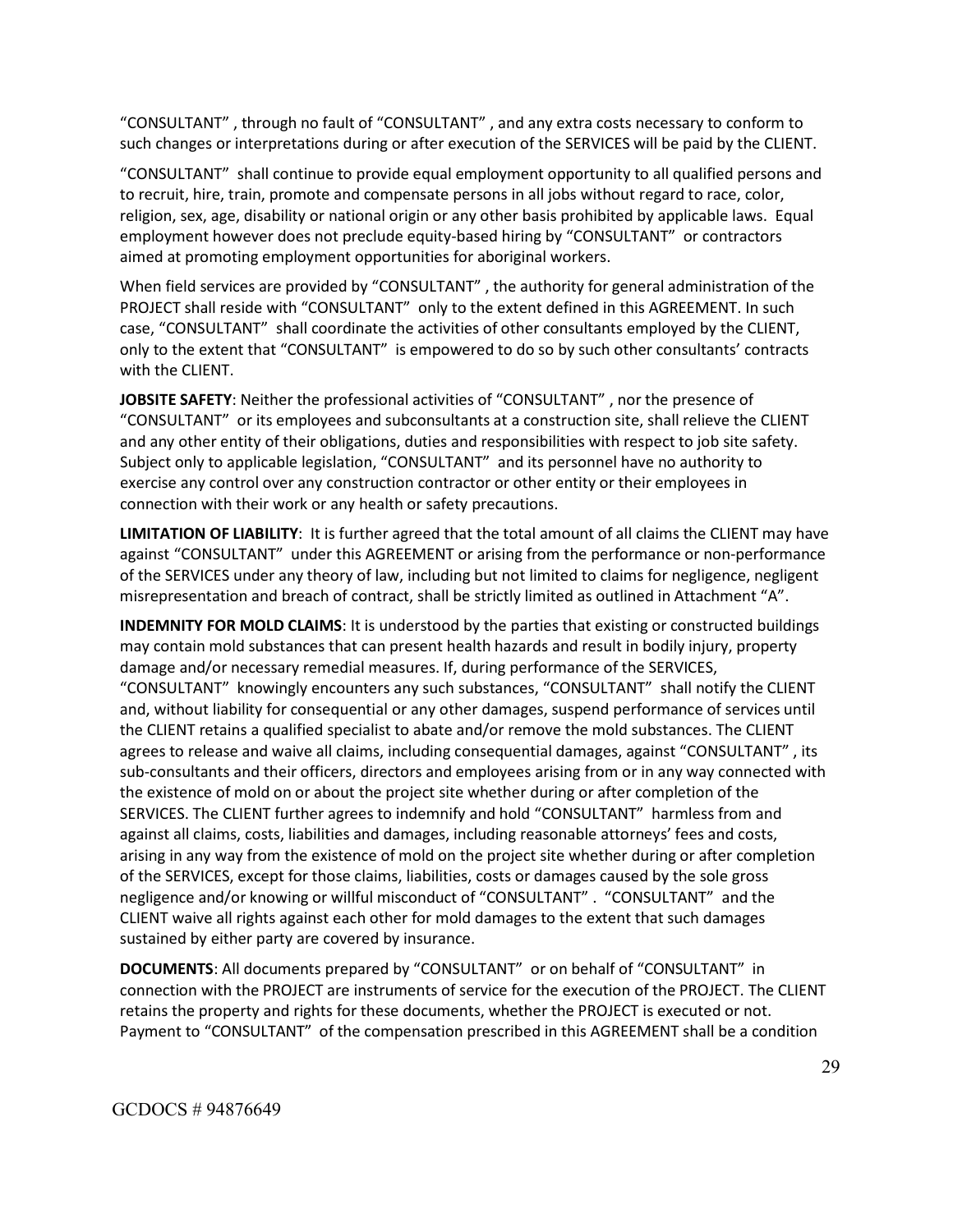precedent to the CLIENT's right to use documentation prepared by "CONSULTANT" . The CLIENT shall have a permanent non-exclusive, royalty-free license to use any concept, product or process which is patentable or capable of trademark, produced by or resulting from the SERVICES rendered by "CONSULTANT" in connection with the PROJECT, for the life of the PROJECT. The CLIENT shall not use, infringe upon or appropriate such concepts, products or processes without the express written agreement of "CONSULTANT" . In the event "CONSULTANT" 's documents are subsequently reused or modified in any material respect without the prior consent of "CONSULTANT" , the CLIENT agrees to indemnify "CONSULTANT" from any claims advanced on account of said reuse or modification.

Any document produced by "CONSULTANT" in relation to the Services is intended for the sole use of CLIENT. The documents may not be relied upon by any other party without the express written consent of "CONSULTANT" , which may be withheld at "CONSULTANT" 's discretion. Any such consent will provide no greater rights to the third party than those held by the CLIENT under the contract, and will only be authorized pursuant to the conditions of "CONSULTANT" 's standard form reliance letter.

"CONSULTANT" cannot guarantee the authenticity, integrity or completeness of data files supplied in electronic format ("Electronic Files"). CLIENT shall release, indemnify and hold "CONSULTANT" , its officers, employees, consultants and agents harmless from any claims or damages arising from the use of Electronic Files. Electronic files will not contain stamps or seals, remain the property of "CONSULTANT" , are not to be used for any purpose other than that for which they were transmitted, and are not to be retransmitted to a third party without "CONSULTANT" 's written consent.

**PROJECT PROMOTION**: Where the CLIENT has control or influence over construction signage, press releases and/or other promotional information identifying the project ("Project Promotion"), the CLIENT agrees to include "CONSULTANT" in such Project Promotion.

**FORCE MAJEURE**: Any default in the performance of this AGREEMENT caused by any of the following events and without fault or negligence on the part of the defaulting party shall not constitute a breach of contract: labor strikes, riots, war, acts of governmental authorities, unusually severe weather conditions or other natural catastrophe, or any other cause beyond the reasonable control or contemplation of either party.

**GOVERNING LAW**: This AGREEMENT shall be governed, construed and enforced in accordance with the laws of the Province of Nova Scotia.

**DISPUTE RESOLUTION**: If requested in writing by either the CLIENT or "CONSULTANT" , the CLIENT and "CONSULTANT" shall attempt to resolve any dispute between them arising out of or in connection with this AGREEMENT by entering into structured non¬binding negotiations with the assistance of a mediator on a without prejudice basis. The mediator shall be appointed by agreement of the parties. If a dispute cannot be settled within a period of thirty (30) calendar days with the mediator, if mutually agreed, the dispute shall be referred to arbitration pursuant to laws of the Province of Nova Scotia. The parties shall have leave to appeal to court on errors of law only arising from the arbitration decision.

**LEGAL FEES**: In the event of a dispute hereunder, each party shall bear its own legal costs associated with participating in the non-binding dispute resolution process. Should the parties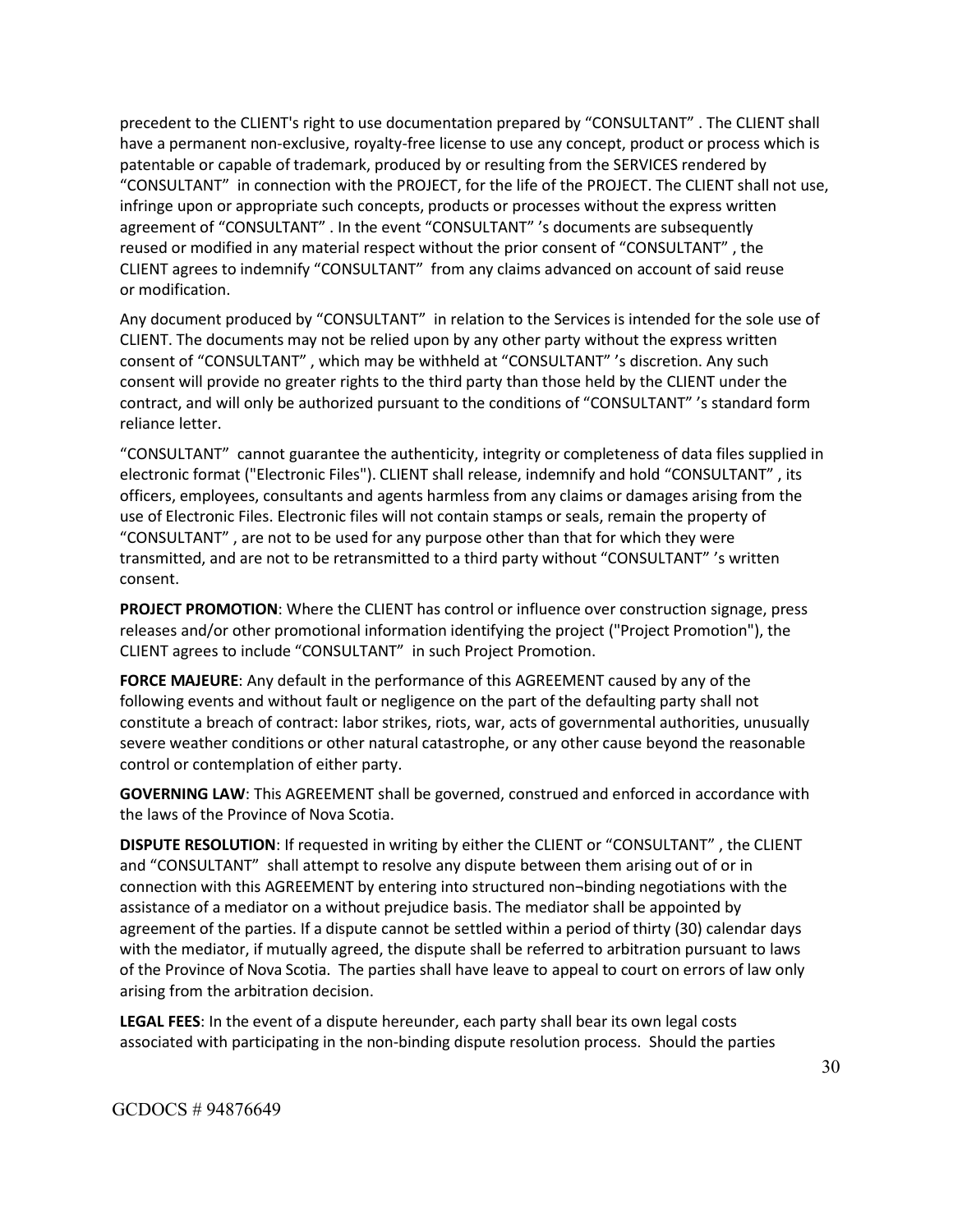proceed to arbitration, it shall be at the discretion of the arbitrator whether the cost of arbitration, and the legal fees incurred by the successful party shall be recoverable from the unsuccessful party. Any costs associated with an appeal to court shall be determined by the judge disposing of the matter.

**ASSIGNMENT AND SUCCESSORS**: Neither the CLIENT nor "CONSULTANT" shall, without the prior written consent of the other party, assign the benefit or in any way transfer the obligations of this AGREEMENT or any part hereof. This AGREEMENT shall inure to the benefit of and be binding upon the parties hereto, and except as otherwise provided herein, upon their executors, administrators, successors, and assigns.

**PROTECTION OF PRIVACY LAWS**: "CONSULTANT" will comply with its statutory obligations respecting the collection, use, disclosure, access to, correction, protection, accuracy, retention and disposition of personal information that may be collected or created under this AGREEMENT. "CONSULTANT" will refer any request for access to or correction of personal information that is made under statute to the CLIENT and will comply with any directions from the CLIENT respecting the access request, or respecting correction and annotation of personal information. "CONSULTANT" will, at reasonable times and on reasonable notice, allow the CLIENT to enter its premises and inspect any personal information of the CLIENT's that is in the custody of "CONSULTANT" or any of "CONSULTANT" 's policies or practices relevant to the management of personal information subject to this AGREEMENT.

**ENTIRE AGREEMENT**: This AGREEMENT, the RFP and "CONSULTANT" 's Response to the RFP, constitutes the sole and entire agreement between the CLIENT and "CONSULTANT" relating to the PROJECT and supersedes all prior agreements between them, whether written or oral respecting the subject matter hereof and no other terms, conditions or warranties, whether express or implied, shall form a part hereof. This AGREEMENT may be amended only by written instrument signed by both the CLIENT and "CONSULTANT" . All attachments referred to in this AGREEMENT are incorporated herein by this reference; however, in the event of any conflict between attachments and the terms and conditions of this AGREEMENT, the terms and conditions of this AGREEMENT shall take precedence.

**SEVERABILITY**: If any term, condition or covenant of this AGREEMENT is held by a court of competent jurisdiction to be invalid, void, or unenforceable, the remaining provisions of this AGREEMENT shall be binding on the CLIENT and "CONSULTANT" .

#### **THE PARTIES EXPRESSLY ACKNOWLEDGE THAT THIS AGREEMENT CONTAINS LIMITATION OF LIABILITY PROVISIONS RESTRICTING RIGHTS FOR THE RECOVERY OF DAMAGES.**

The Parties, intending to be legally bound, have made, accepted and executed this AGREEMENT as of the Agreement Date noted above.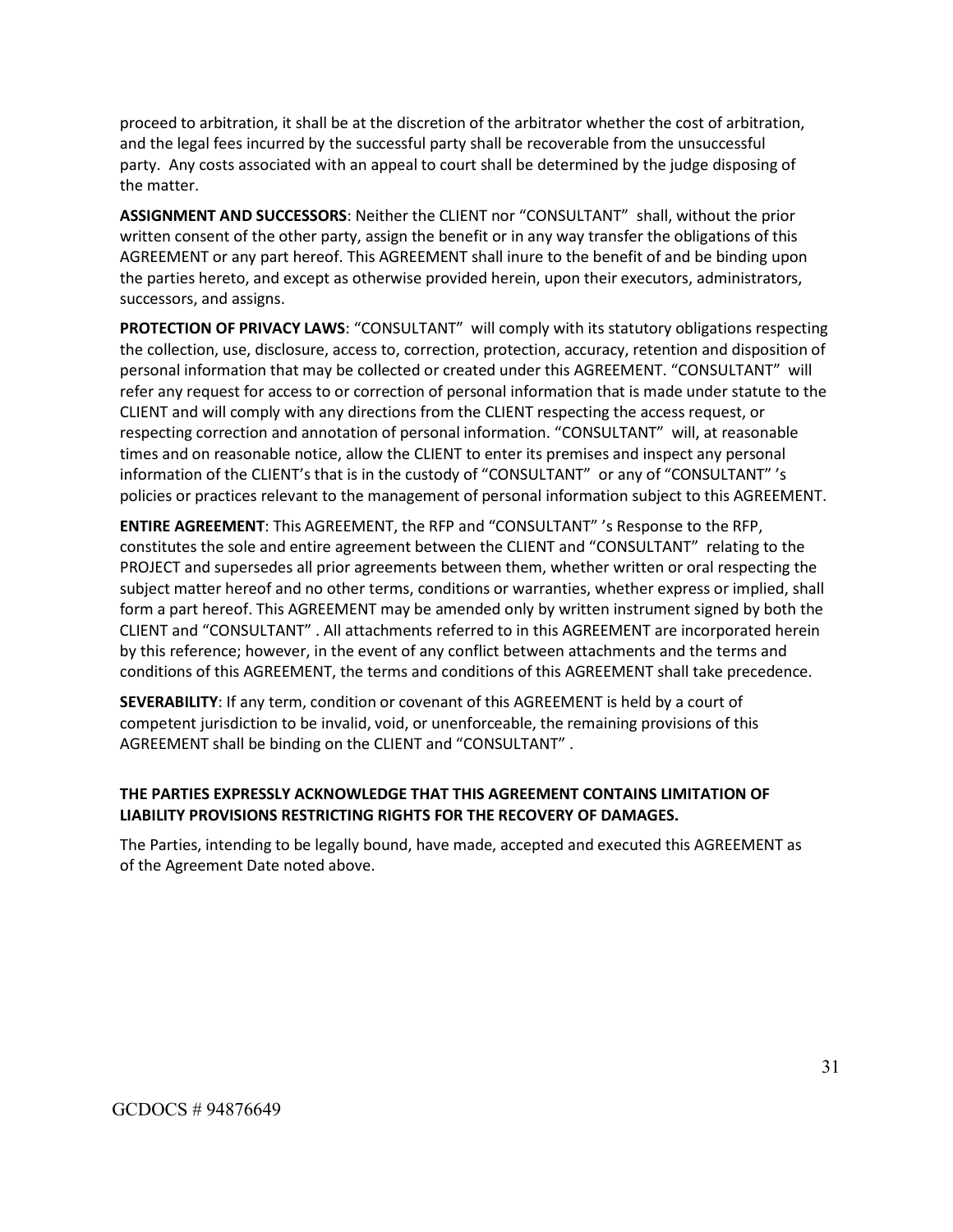#### **ANNAPOLIS VALLEY FIRST NATION "CONSULTANT" Limited**

|           | Print Name and Title |           | <b>Print Name and Title</b> |  |
|-----------|----------------------|-----------|-----------------------------|--|
| Signature |                      | Signature |                             |  |
|           | Print Name and Title |           | <b>Print Name and Title</b> |  |
| Signature |                      | Signature |                             |  |

GCDOCS # 94876649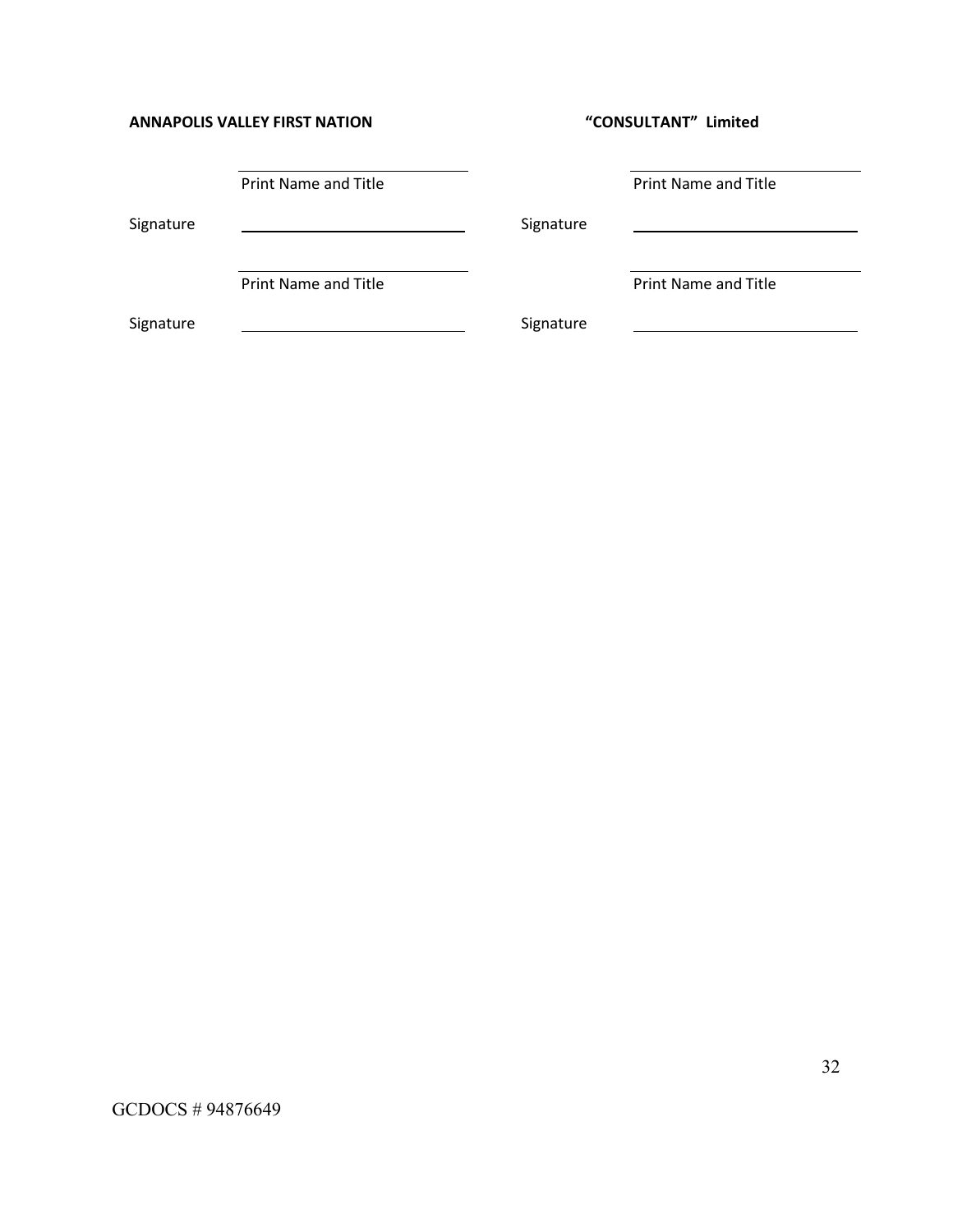# **ATTACHMENT "A"**

Attached to and forming part of the AGREEMENT BETWEEN:

ANNAPOLIS VALLEY FIRST NATION (hereinafter called the

"CLIENT")

- and -

#### "consultant" (hereinafter called "PROVIDER")

This Attachment details the SERVICES, CONTRACT TIME, CONTRACT PRICE, ADDITIONAL CONDITIONS and ADDITIONAL ATTACHMENTS forming part of the above described AGREEMENT.

SERVICES: PROVIDER shall perform the following SERVICES:

Services in accordance with the following documents attached to this Attachment "A":

i) Consultant's Proposal:

(hereinafter called the "SERVICES")

CONTRACT TIME: Commencement Date: October, 2020

Estimated Completion Date: March 2022

CONTRACT PRICE: Subject to the terms below, CLIENT will compensate PROVIDER as follows:

The maximum amount payable by the CLIENT under this Agreement shall not exceed a total of \$\*\*\*\*\*.

Unless otherwise noted, the fees in this agreement do not include any value added, sales, or other taxes that may be applied by Government on fees for services. Such taxes will be added to all invoices as required.

Where the SERVICES or services conditions change, PROVIDER shall submit to the CLIENT in a timely manner, documentation requesting revisions to Attachment "A" adjusting the Contract Services Time and Price as required. Approval of the requested revisions will require the written authorized from the CLIENT in the form of a Contract Change Order.

Unless otherwise specified, charges for SERVICES are based on lump sum as described in Consultant's Proposal attached hereto, and invoicing shall be submitted by PROVIDER on a monthly basis to the CLIENT.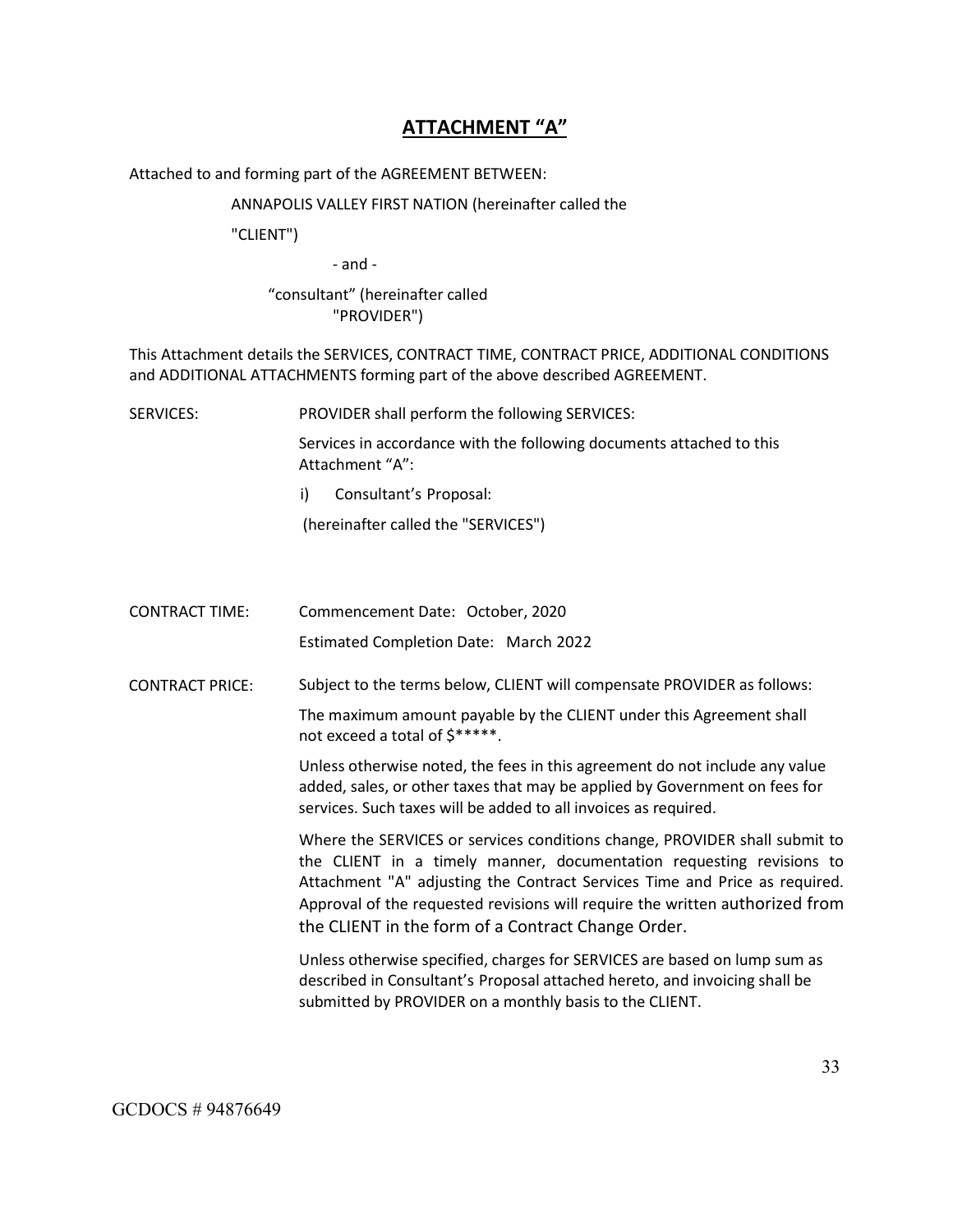| In recognition of the relative risks and benefits to both the CLIENT and<br>PROVIDER, the CLIENT agrees that the total liability of PROVIDER, its<br>officers, directors, partners, employees, shareholders and<br>subconsultants for any and all claims, losses, costs, damages of any<br>nature whatsoever or from any cause or causes, including solicitors' fees<br>and costs, arising under this Agreement shall not exceed One Million<br>Dollars (\$1,000,000). It is intended that this limitation apply to any and<br>all liability or causes of action however alleged or arising.                                                                                                                                                                                          |
|---------------------------------------------------------------------------------------------------------------------------------------------------------------------------------------------------------------------------------------------------------------------------------------------------------------------------------------------------------------------------------------------------------------------------------------------------------------------------------------------------------------------------------------------------------------------------------------------------------------------------------------------------------------------------------------------------------------------------------------------------------------------------------------|
| The following additional conditions shall be read in conjunction with and<br>constitute part of this AGREEMENT:                                                                                                                                                                                                                                                                                                                                                                                                                                                                                                                                                                                                                                                                       |
| None                                                                                                                                                                                                                                                                                                                                                                                                                                                                                                                                                                                                                                                                                                                                                                                  |
| The following additional attachments shall be read in conjunction with and<br>constitute part of this AGREEMENT:                                                                                                                                                                                                                                                                                                                                                                                                                                                                                                                                                                                                                                                                      |
| None                                                                                                                                                                                                                                                                                                                                                                                                                                                                                                                                                                                                                                                                                                                                                                                  |
| PROVIDER shall obtain, maintain and pay for, during the entire Term of this<br>Agreement, and for a period of five years thereafter, the following<br>minimum insurance coverage as follows from a nationally known and<br>reputable Insurer:                                                                                                                                                                                                                                                                                                                                                                                                                                                                                                                                         |
| (a) General liability insurance shall be in the name of PROVIDER and shall<br>name Client as an additional insured and shall have limits of not less<br>than one million dollars (\$1,000,000) inclusive per occurrence, and in<br>the aggregate, for bodily injury, death, and damage to property<br>including loss of use thereof.                                                                                                                                                                                                                                                                                                                                                                                                                                                  |
| (b) Automobile liability insurance in respect of licensed vehicles shall have<br>limits of not less than two million dollars (\$2,000,000) inclusive per<br>occurrence, and in the aggregate, for bodily injury, death, and damage<br>to property. For automobiles not owned or operated by or on behalf of<br>PROVIDER, the insurance shall be in the form of a standard non-owned<br>automobile policy and shall include standard contractual liability<br>endorsement. For automobiles owned or operated by or on behalf of<br>PROVIDER the insurance shall be in the form of a standard owner's<br>form automobile policy and shall provide third party liability and<br>accident benefits insurance covering licensed vehicles owned or<br>operated by or on behalf of PROVIDER. |
|                                                                                                                                                                                                                                                                                                                                                                                                                                                                                                                                                                                                                                                                                                                                                                                       |

(c) Workers' Compensation to the full extent required by applicable law.